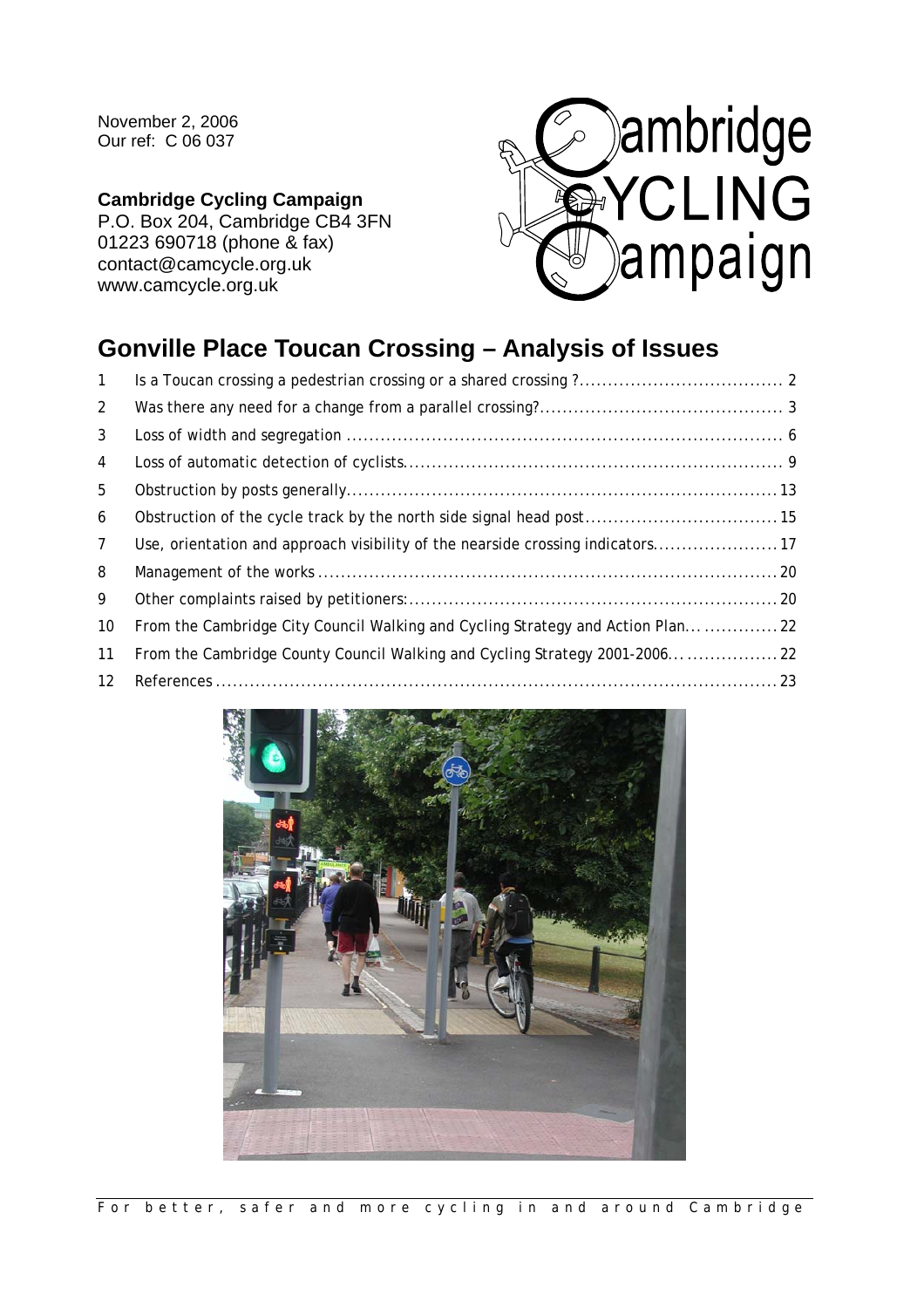## **1 Is a Toucan crossing a pedestrian crossing or a shared crossing ?**

## *1.1 The County Council's view <sup>1</sup> .*

"…one has to remember that this site is not a road but in essence, is a **pedestrian crossing** that can be used by cyclists riding."

## *1.2 The Cambridge Cycling Campaign view <sup>2</sup>*

A Toucan crossing is not a "pedestrian" crossing, it is a **shared** crossing.

Gresham Road is a **road**, not a footpath. It has a TRO restricting motor vehicle access for the last few metres.

All cycle lanes and cycle tracks are highways, for the use of wheeled vehicles. The design principles are the same for a bicycle as for a lorry, only the dimensions change.

### *1.3 What the guidance says*

1.3.1 Local Transport Note 01/04…3

"4.9.4 A Toucan crossing is an unsegregated signal controlled crossing for cyclists and pedestrians. Cyclists may use the crossing without dismounting."

## 1.3.2 Traffic Advisory Leaflet 10/93 4

"…The report led to the development of a **shared**, unsegregated pedestrian / cycle signaled crossing, referred to as the TOUCAN."

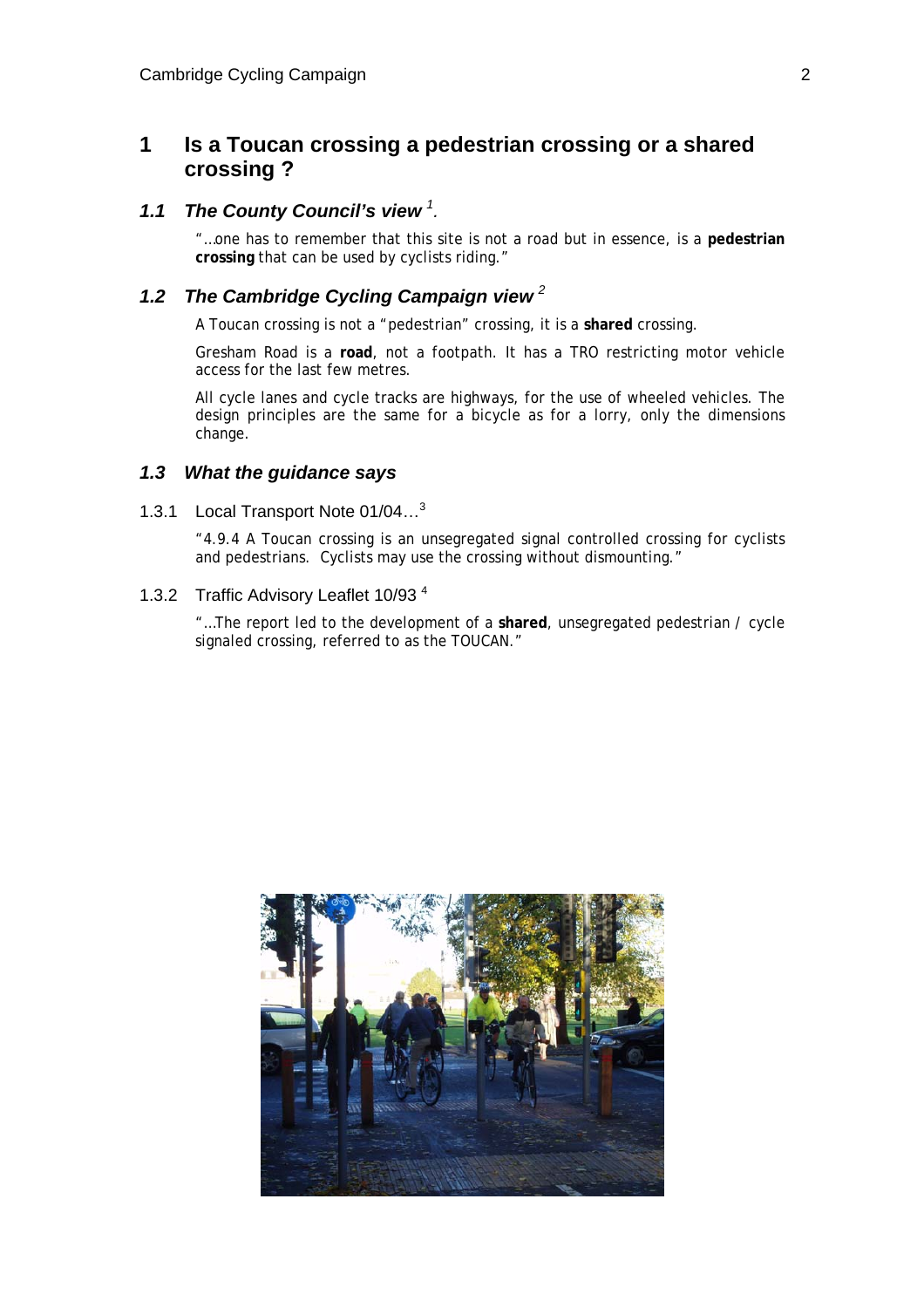## **2 Was there any need for a change from a parallel crossing?**

#### *2.1 The County Council's view.*

"The crossing layout has been changed to current Department for Transport guidelines and practice for a combined Toucan crossing. The segregation was removed to allow cyclists from Gresham Road and Parkers Piece to perform the appropriate maneuver towards East Rd."

### *2.2 The Cambridge Cycling Campaign view*

We are not aware of any reason for change to a crossing that was performing as satisfactorily as could be expected.

The parallel crossing, as existing, conformed to DfT guidelines for a parallel crossing. The Cycling Campaign is not aware of any pre-existing problems with this crossing that have been addressed by the changes made.

Parallel crossings and toucans with varying degrees of segregation exist elsewhere in Cambridge. The Cycling Campaign is not aware of any pre-existing problems with these crossings.

The right turn ban, while an unnecessary irritation, was not a major issue for cyclists. It was not widely observed, not enforced, and as far as we are aware, never resulted in any problems. The new crossing results in far greater conflict between modes than would theoretically have existed between pedestrians and right turning cyclists. The obvious solution to the "right turn ban" would simply have been to revoke it, taking before and after surveys to measure any impact.



*Regent St Note the cyclist ignoring the left turn ban, creating no problems. Also note the white van obstructing the pedestrian crossing and forcing pedestrians to use the cycle crossing* 

#### *2.3 What the guidance says*

2.3.1 Local Transport Note 01/04…

1.1.5 ..an overarching principle that any **new measures** proposed for pedestrians and cyclists should represent a **real improvement over the existing situation**, particularly in terms of accessibility, and, where practical and appropriate, offer users a positive advantage over motor traffic.

4.9.6 A segregated pedestrian/cycle crossing is called a parallel crossing. Parallel crossings may be used in high pedestrian/cycle flow locations where the movements of pedestrians and cyclists are likely to conflict with each other.

#### 2.3.2 Local Authority Guidance:

London<sup>5</sup>: "5.6.6 Parallel Cycle and pedestrian crossings. These crossings should normally be used where there is high demand by cyclists and / or pedestrians, thus reducing **conflicts** between the two modes on the crossing… **they are often preferable to Toucans**".

Lancashire <sup>6</sup>: "...Where there is the volume of cycle traffic and pedestrian demand it is feasible to create two parallel crossings, one for pedestrians and one for cycle traffic."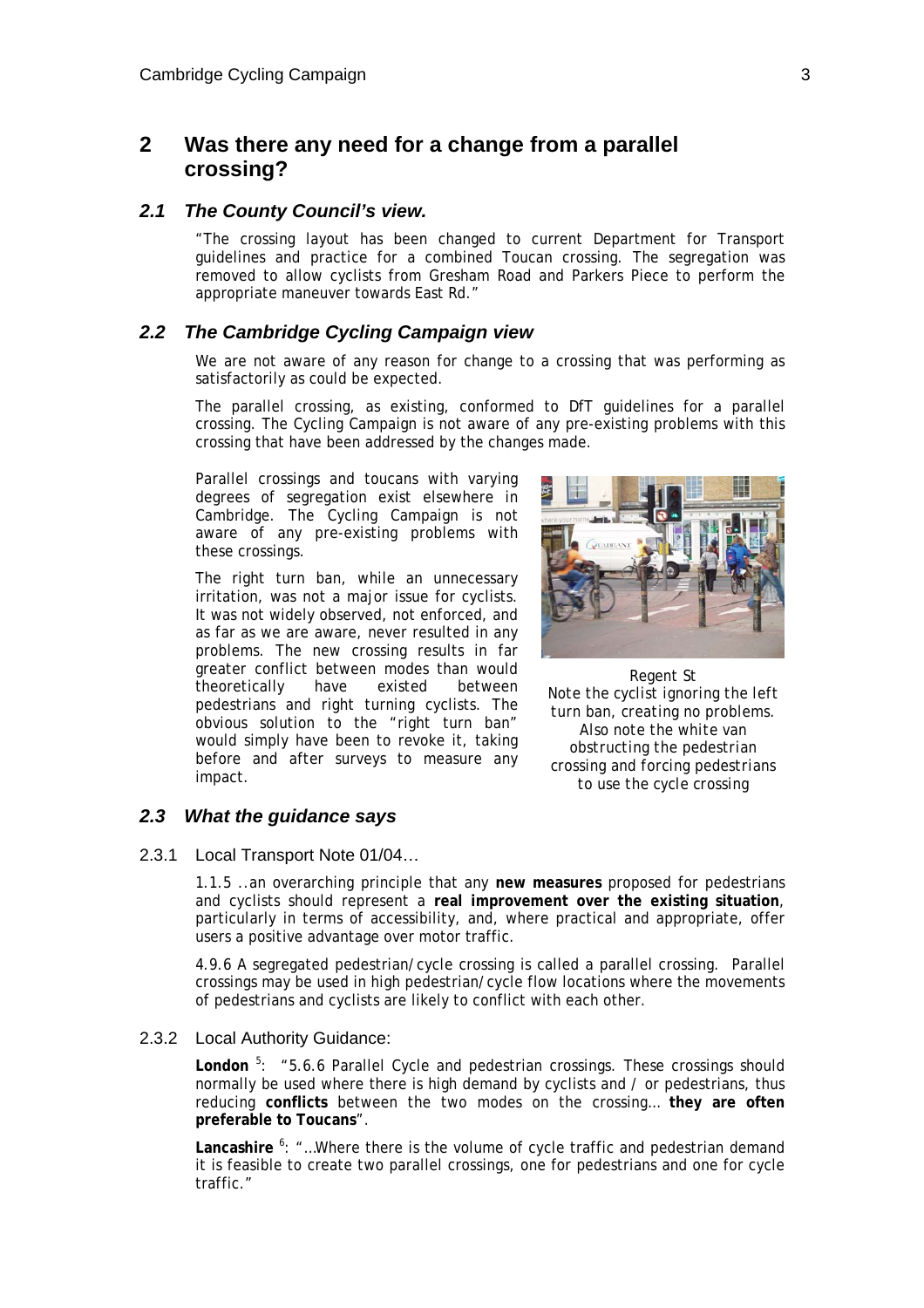#### *2.4 What the users say – quotes from petition signatories <sup>7</sup>*

- ".. This new crossing is a disgrace. Cyclists and pedestrians should be separated"
- ".. Making this route difficult would dissuade cyclists from using it."
- ".. since the changes were made,the crossing has become so much more congested"
- ".. The new version of the crossing is clearly more dangerous"
- ".. on the old crossing, pedestrians had a clear idea of where to go… With the new crossing, most pedestrians decide that the obviously sensible route to get to the crossing is via the cycleway."
- ".. Before these works, the crossing was generally pleasant to use. Now I consider it dangerous."
- ".. The crossing was fine as it was before"
- ".. The crossing is now very awkward"
- ".. The changes clearly make this crossing less safe"
- ".. it really, really annoys me every day when I cycle across this unsafe inconvenient crossing that used to be so good."
- ".. its a fine example of botched cycling infrastructure and it needs to be fixed."
- ".. someone in a position of authority at the County Council works department should be made to publicly apologise for the extraordinary waste of public money spent on replacing a perfectly serviceable and safe crossing with this idiotic, badly laid out, and unsafe arrangement."
- ".. I am not sure what was wrong with the crossing before."
- ".. I am really amazed at what was done to this crossing. I can't see any way in which it is better than what it replaced. It is worse for both pedestrians and cyclists. What a waste of time, effort and money !"
- ".. the changes have been ridiculous, particularly from a cyclist's standpoint."
- ".. The original Gonville Place cycle / pedestrian crossing was, in my opinion, a very good example of highway design. The redesigned junction in contrast, must be one of the worst examples of highway design in Cambridge."
- ".. What a pity this important crossing has been compromised. Is the designer of this altered facility a cyclist? Probably not!"
- ".. Although I do not live in Cambridge city I often use this route when cycling between my office and the city centre. The changes have made this crossing much less satisfactory."
- ".. A perfectly good crossing with two minor faults was transformed to a seriously unpleasant crossing with many major problems and two major benefits completely removed." Please could you restore what was a working crossing back to its original state. I'm astounded that money was wasted on the present one and whoever designed it must be permanently glued to their chair because no one who walks or cycles would have designed that."
- ".. The revamped crossing at Gonville Place makes the situation much worse for both cyclists and pedestrians."
- ".. I can only describe this crossing as a catalogue of errors."
- ".. Now that the changes have been made, the crossing is a nightmare. It is unsafe, confusing, difficult to manouvre by bike and minor irritations have increased to major ones!"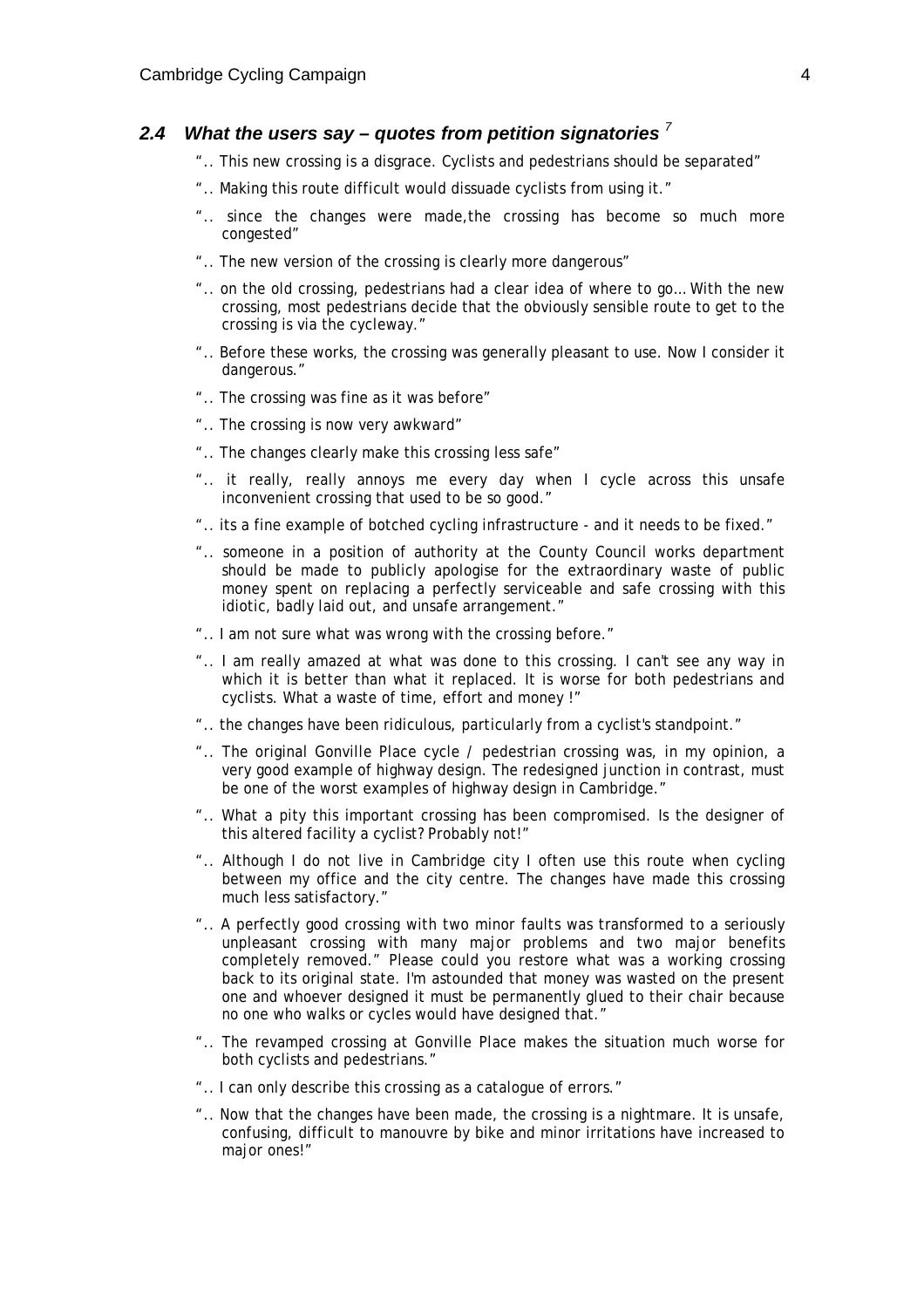- ".. Please could you restore what was a working crossing back to its original state. I'm astounded that money was wasted on the present one and whoever designed it must be permanently glued to their chair because no one who walks or cycles would have designed that."
- ".. There was no need for a change. The existing crossing worked as well as could be expected given the site constraints. The new crossing does not appear to have dealt with any of its shortcomings."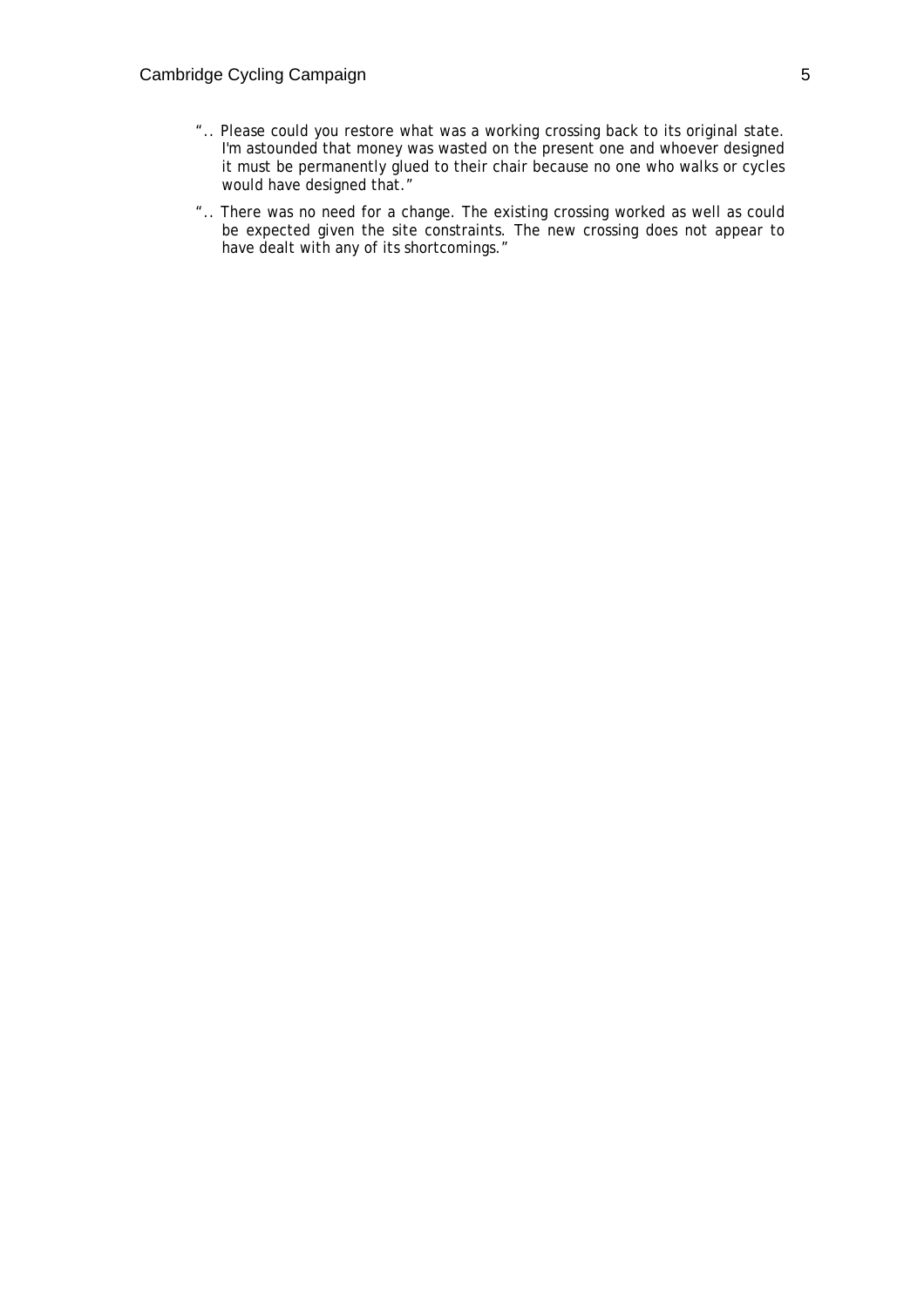## **3 Loss of width and segregation**

### *3.1 The County Council's view.*

"..nowhere in government guidance or best practice that I am aware of, does it suggest that a Toucan crossing should be segregated.."

"Unfortunately due to site constraints the current crossing area could not be increased" *(note.. the crossing width has in fact been halved by the changes, from its original width).* 

"Lack of segregation is to encourage mutual interaction".

#### *3.2 The Cambridge Cycling Campaign view*

"Loss of segregation has made the crossing **unsatisfactory** for both pedestrians and cyclists."

The full width of the previous crossing should have been used, as at Queens Rd, to minimize conflict.

A number of parallel and parallel-toucan (notionally unsegregated, but "streamed") crossings exist in Cambridge, and other cities eg Queens Rd, Maids Causeway and Regent St, as well as the previous Gonville Place crossing arrangement. We are not aware of any problems arising at these crossings that negate the benefits gained through reduced conflict resulting from segregation.

Mutual interaction = mutual conflict.



*Regent Street Segregated, parallel crossing with automatic cycle detection* 



*Queens Road Toucan with segregation on crossing and immediate approaches approach and automatic detection* 



*Maids Causeway Toucan with segregation on approach and automatic detection* 

#### *3.3 What the guidance says*

3.3.1 Local Transport Note 01/04…

4.9.5 Toucan crossings work best when the flow of either group of users wishing to cross is not too great. As flows increase, these crossings may experience operational difficulties. If so, pedestrian and cycle flows may be better served by **parallel crossings, or entirely separate ones**.

4.9.6 **A segregated pedestrian/cycle crossing** is called a parallel crossing. Parallel crossings may be used in **high pedestrian/cycle flow locations** where the movements of pedestrians and cyclists are likely to **conflict** with each other."

4.12.3 … Care needs to be taken to minimise the potential for **conflict**, particularly at bus stops and where a route is likely to be used by older and/or disabled people. Such routes may be adjacent use or shared use, but especially on utility routes, there should be a **presumption in favour of physical segregation** unless conditions dictate otherwise.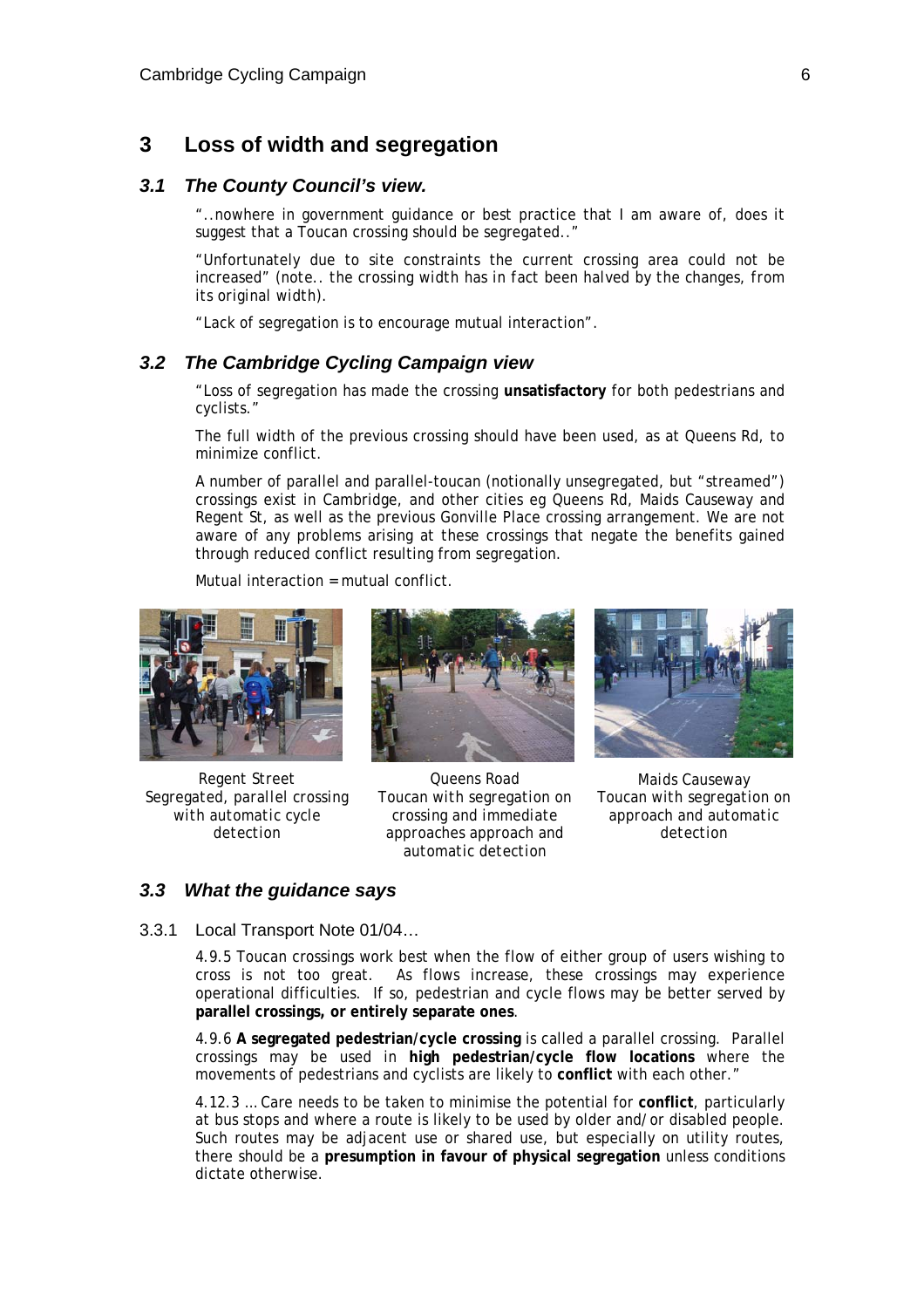3.3.2 Local Authority Guidance:

See section 2.3.2 for Local Authority guidelines. And…

**London**: 5.6.8 .. If some degree of **segregation** from pedestrians is required, this can be achieved by providing segregated paths up to the toucan, and if required, **across them**, by the use of coloured surface for the cycle side of the crossing.

## *3.4 What the users say – quotes from petition signatories*

".. Cyclists and pedestrians should be separated, and it is a nightmare if anyone (cyclist or pedestrian) is crossing from the other side at the same time."



*Hyde Park Corner Toucan crossing. Pedestrian and cycle zones emphasised with coloured surfacing to reduce conflict.* 

- ".. the crossing has become so much more congested"
- ".. due to the small roadside space for a very busy crossing, pedestrians and cyclists are forced to mingle tightly"
- ".. The current (new)layout means that there is no separation of pedestrians and cyclists, although there are separate cycle tracks on the Parker's Piece side."
- ".. The lack of segregation of the two users of the crossing means that pedestrians wandering obliviously across the cycle lane on the South side of Parker's Piece (but North of the crossing) are more common and dangerous, both to cyclists and to themselves"
- ".. The crossing is now very awkward, with mixed pedestrians and cyclists, especially when busy."
- ".. cyclists and pedestrians are mixed up; pedestrians do not observe any sort of rule (such as keeping to the left) and so at busy times this has effectively been changed into a pedestrian crossing with bikes mixed in"
- ".. I am not sure what was wrong with the crossing before. It safely segregated pedestrians and cyclists and allowed a safe and speedy way between Parkers Piece and the Station and Queen Ann Terrace"
- ".. I use the crossing every day at peak times when the volume of cyclists and pedestrians is high and witness similar behaviour by pedestrians and cyclist, each trying to avoid the other as they try to cross… Only returning the crossing to its previous width will be sufficient to solve the current problems"
- ".. Because of the lack of delineation, nobody knows which part they're supposed to use and everyone gets thrown together. This leads to confusion and irritation for cyclist and pedestrian alike, as well as a more dangerous crossing."
- ".. The crossing is now narrower than it was before, and this results in increased conflict between cyclists and pedestrians."
- ".. everyone crosses in one place. During peak times, the crossing is a game of dodgems whether you are on foot or bike. It's simply a free for all with everyone vieing for space."
- ".. the reduction in size of the crossing is a serious flaw."
- ".. It is also confusing to know where to cross the street, both by bike and foot. I can see that I'm not the only one because everyone looks around to see what to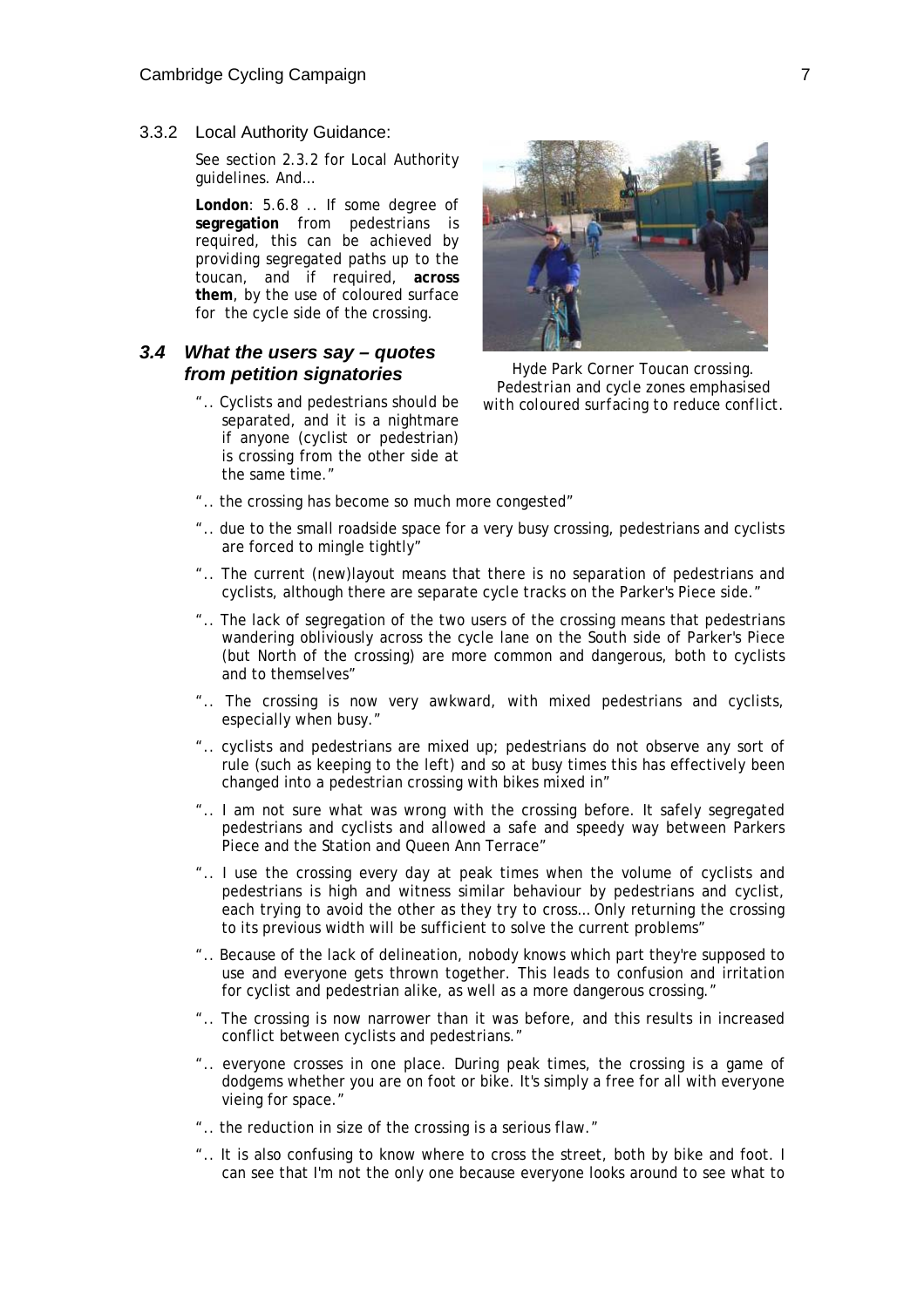do. There are no longer any clear markings except on the Gresham road side which it is clearly marked for bikes. But bikes are funnelled into the same crossing as pedestrians."

- ".. The crossing is more cramped than before, with cyclists and pedestrians sharing the same space that was previously occupied by cyclists alone."
- ".. Loss of segregation has made the crossing unsatisfactory for cyclists. Pedestrians come along and stand in front of cyclists who are waiting in Gonville place, meaning that the cyclists cannot proceed without running over that pedestrian. On the north side, the arrangement encourages pedestrians to walk down the cycle lane instead of the footway, while the number of posts, kerbs and cobbles mean that cyclists going either way cannot pass them."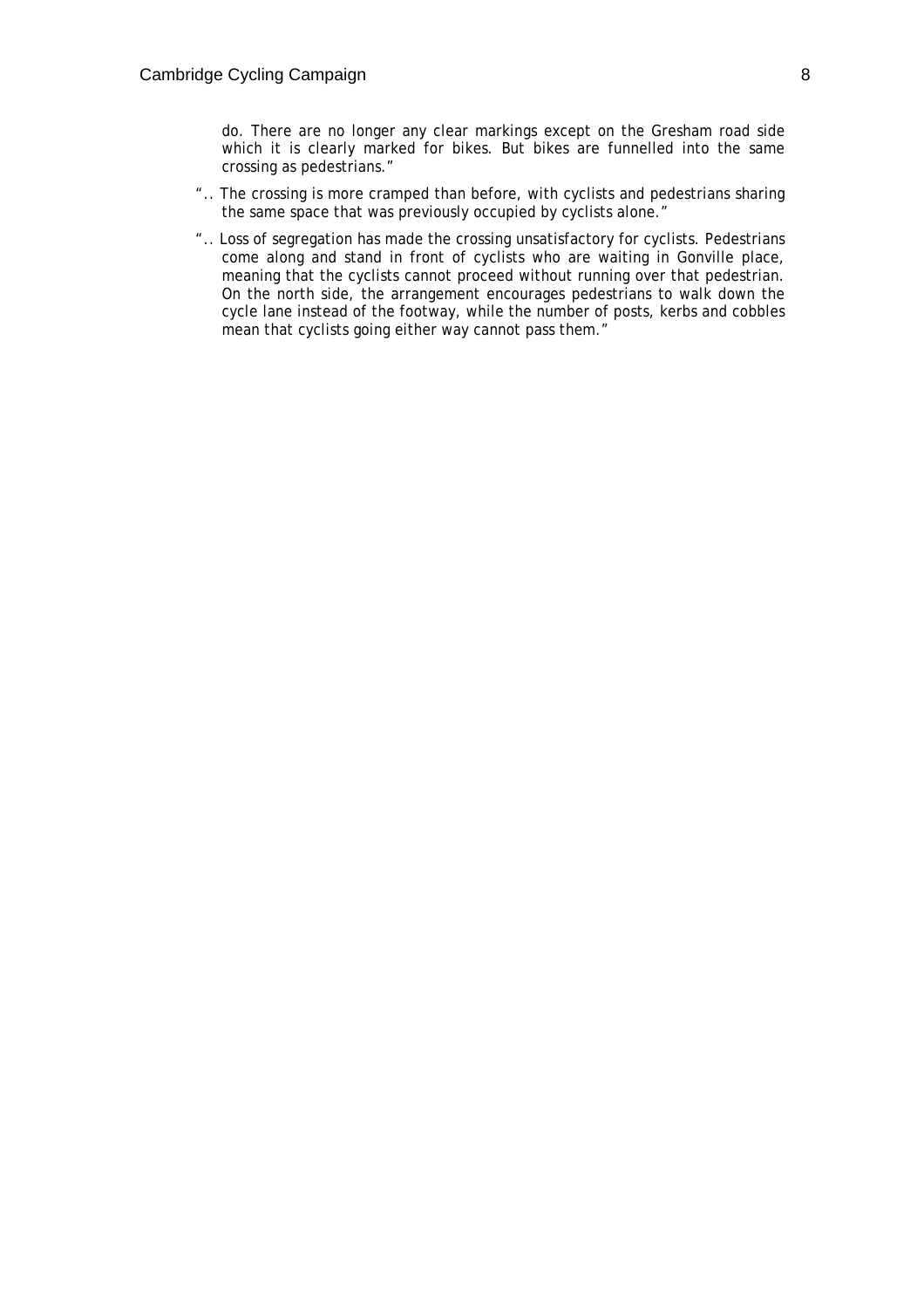## **4 Loss of automatic detection of cyclists**

#### *4.1 The County Council's view.*

"..nowhere in government guidance or best practice that I am aware of, does it suggest that cyclists should be **detected automatically** or early."

"The advanced cycle detection by loops at this crossing has been removed to ensure that the crossing operates in the **safest** possible manner for all users. A stage 2 road safety audit has been carried out on the possible provision of these loops which is **considered inappropriate** with the use of nearside pedestrian signals."

## *4.2 The Cambridge Cycling Campaign view*

"Automatic detection has been a very positive feature on many of Cambridge's crossings, reducing the gratuitous waiting period and improving convenience. At this crossing such detection has worked well over many years and its loss is a serious erosion of the quality of the crossing."

Automatic detection should:

Detect approaching cyclists and register a demand. If no demand was registered in the previous cycle then the lights should be timed to change to green so that the cyclists does not need to stop – as for road traffic.



*Detector loops are still in place at the Gonville Rd crossing. They need connecting into the new system.* 



*Lyndwode Rd is a model cycle crossing, and is featured in "Cycle Friendly Infrastructure" 8 . The signals operate exactly as a normal road junction, relying solely on detector loops – no push buttons. Kerbs are also laid as a minor road junction.* 

Prolong the green phase if a cyclist is detected approaching the crossing while it is on green. The green phase is incredibly short – only 7 seconds, compared to 1 min 45 seconds for the nearby road junction, and does not allow anybody to join the crossing smoothly. ie as for road traffic.

Automatic detection loops are used successfully at other crossings around Cambridge eg Maids Causeway (Toucan), Queens Rd (Toucan) and Regent St (Parallel). They were formerly used, without problems at Gonville Place.

The very short (7 second) green phase at Gonville Place makes it very difficult for approaching riders to join a group already on the crossing without doing so against a red light. Research has shown that this increases the risk of a crash, and it also creates antagonism. At the nearby Pelican crossing, which has a longer waiting period, a staggering 93% of users crossed against a red light in two counts (8 and 9 November 2006). It is vital that waiting times are kept to a minimum if the crossing is to work safely and successfully, and proper use of loop detectors can help achieve this.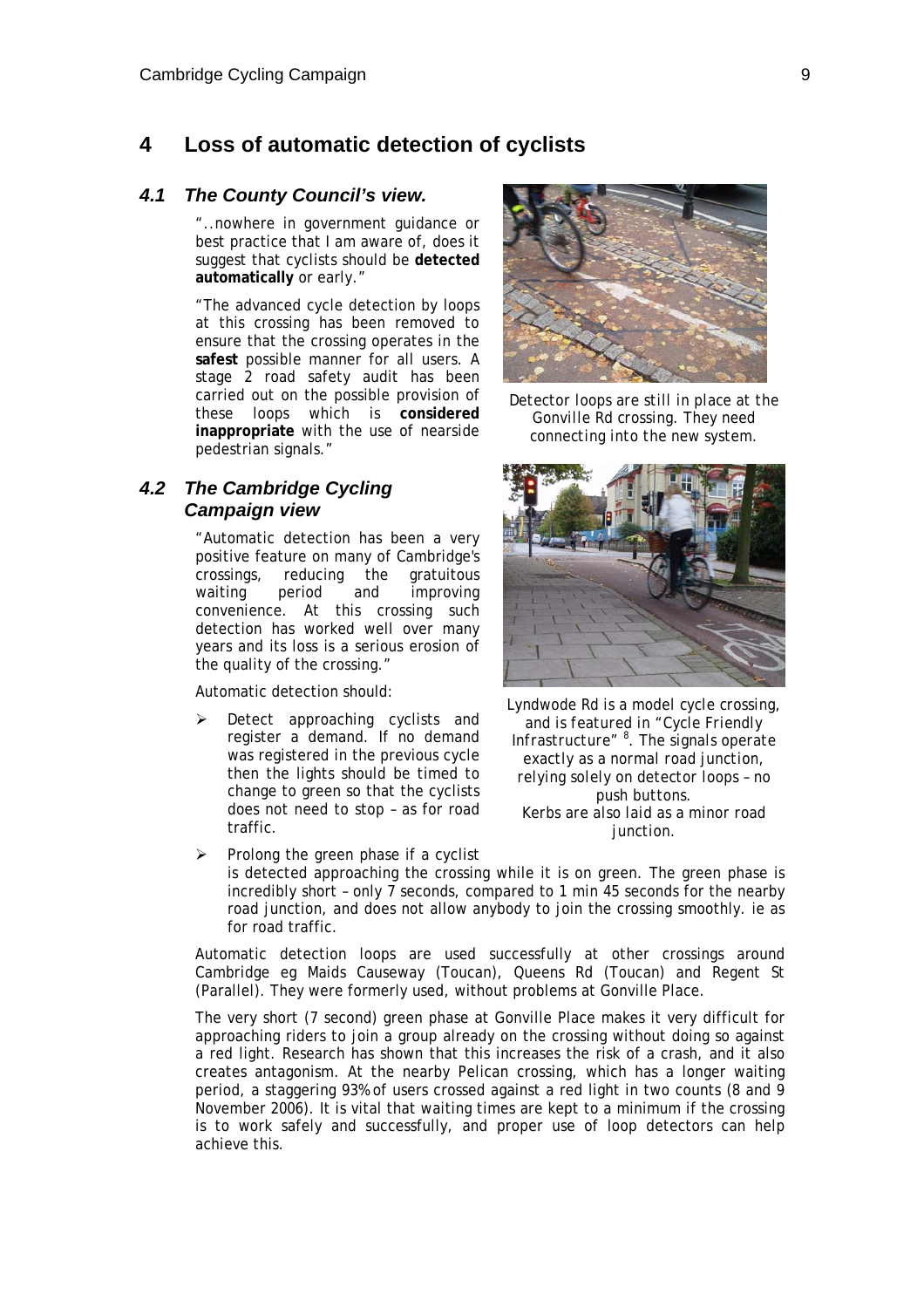An open request for information on the "dangers" associated with use of automatic cycle detection, was posted on the Institution of Civil Engineers and Cycle England Local Authority Practitioners' discussion groups. We received **NO** adverse responses, only responses supporting the use of advance detection. See section 4.5 below.

## *4.3 What the guidance says*

4.3.1 Traffic Advisory Leaflet 4/98<sup>9</sup>

Three of the four trial sites (including Maids Causeway in Cambridge) had induction loops for automatic cycle detection.

Trial Conclusion: "Inductance loops may offer some value to cyclists".

#### 4.3.2 Local Transport Note 01/04…

4.9.7 … The cycle phase may be called by push buttons, loop detectors, microwave detectors, or a combination of these.

4.3.3 Building Research Establishment EP76 2006. (for Essex CC)<sup>10</sup>

Box 15. Provide unidirectional cycle detector loops in correct locations.

4.3.4 Local Authority Guidance:

**Lancashire**: Detection of cycle traffic may be by induction loop or microwave detector.

**London**: 5.6.4 ..Wait times for cyclists should be minimized, including by the use of cycle detection where feasible.

## *4.4 What the Safety Audit <sup>11</sup> says*

The stage 3 Safety Audit makes no mention of automatic detection. The accident record of the crossing is good, with only one collision involving injury to a cyclist and one collision involving injury to a pedestrian in the 5 years from Jan 200 – Dec 2005. The severity of injury is not recorded. The Safety Audit does not give any details of these collisions, and does not conclude that the use of advanced cycle detection, or other features of the previous crossing layout contributed in any way to these two collisions.

## *4.5 Responses on the "dangers" of automatic detection received from the Institution of Civil Engineers <sup>12</sup> and Cycle England Local Authority Practitioners' <sup>13</sup> discussion groups:*

¾ The **use of detector loops** to minimise delays to cyclists approaching signal controlled crossings was **considered to be best practice** when we drafted CFI2 and hence formed part of that guidance. I am certainly unaware of any body of evidence that suggests this is in any way hazardous or we would not have included it and therefore still consider that this is a cycle-positive measure **to be encouraged**.

### *Alex Sully, Co-author of Cycle Friendly Infrastructure v 2.*

 $\triangleright$  From observation it certainly appears to me that the longer the delay the more incidents there are of risky crossing behaviour by frustrated cyclists and pedestrians. I wonder if Patrick *[Lingwood]* or others know of any studies from abroad that show a correlation between longer delay and higher accidents at signal crossings? (I'm assuming none have been carried in the UK).

*David Kemp Cycling Officer Suffolk County Council*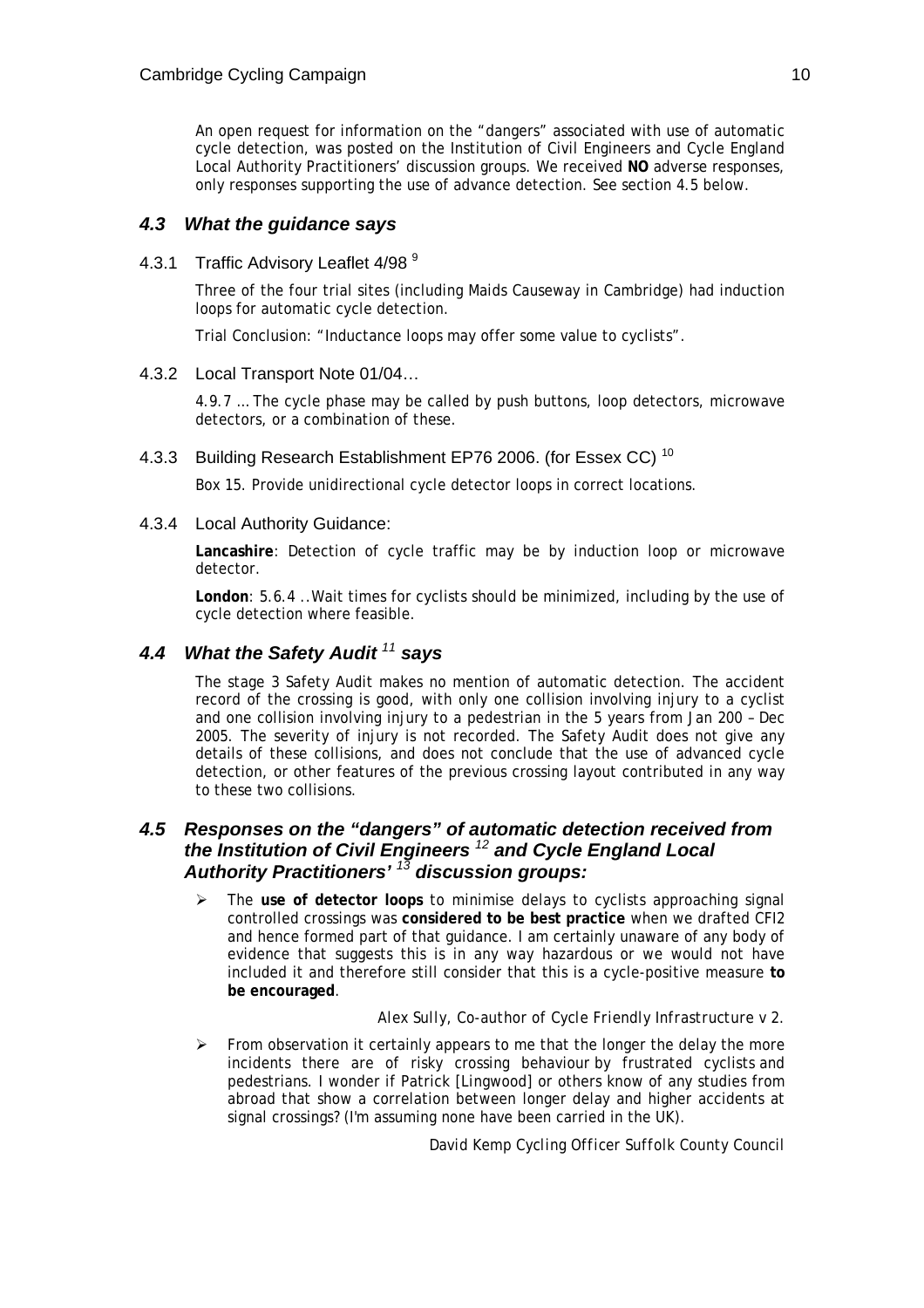I do not have data for cyclists (at least without looking), but as it happens I produced a paper for Bedfordshire arguing for shorter pedestrian delay times at signalised crossings. The relevant research I quoted was

Austin (199?) Tracz and Tarco stated that pedestrians who violated the signals had 8 times the risk of an accident than those who did not. Grayson (1987) showed that for pedestrian facilities that were within 20m of a junction, the risk associated with crossing within 50m of the facility was over 4 times greater than if the pedestrians used the crossing.

TfL 2006 Pedestrians at each type of crossing were asked how often they crossed at that crossing against the green man. Levels of self-reported noncompliance with the crossing were similar at both Pelican (39%) and Puffin crossings (41%).

Martin 2005 Various authors (Reading *et al*, 1995; Keegan and O'Mahoney, 2003; and Catchpole, 2003) found that shorter signal cycle times resulted in better compliance by pedestrians. It is highly plausible that a reason for poorer compliance with longer cycle times is that pedestrians become frustrated if they have to wait a long time and when they have to wait a long time to cross a road it increases the probability of acceptable gaps emerging in traffic.

Austin et al. (199?) Improving pedestrian priority in UTC systems, for Road Safety Division of DoT.

TfL (2006) Puffin Pedestrian Crossings in London: Collisions, Road User Behaviour, and Pedestrian Perceptions

Martin A (2005) Factors Influencing Pedestrian Safety: A Literature Review, TRL unpublished report

#### *Patrick Lingwood. Bedfordshire CC Walking and Cycling Officer*

 $\triangleright$  the council where I live, which will remain nameless, is doing something similar: increasing waiting times for pedestrian/cyclist crossings and using miniroundabouts as the solution for everything, never mind that they are anathema to the two vulnerable groups.

I have serious reservations about this approach for a number of reasons, but chiefly safety: a pedestrian was killed at one of the crossing sites because they couldn't be bothered to wait, and they have increased the waiting time, and this will only encourage peds/cyclists to take more risks.

#### *Richard Burton, Transport Planner*

¾ I can't immediately see why cycle detection loops should present any special danger.

*Andrew Fraser Stirling (Safety Auditor)* 

#### *4.6 What the users say – quotes from petition signatories*

- ".. I also think the automatic detection should be reinstated"
- ".. Lack of auto-detection is a loss, as it used to work well."
- ".. I particularly support the use of detector loops."
- ".. The detector loops were great: they made me feel much safer as a woman cycling home alone late at night, because by changing the lights they enabled me to keep cycling and not have to stop and wait at a crossing located next to a big empty open space."
- ".. I always enjoy using the few crossings in Cambridge that have detector loops for bicycles. Please install more of them, don't take them away from us!"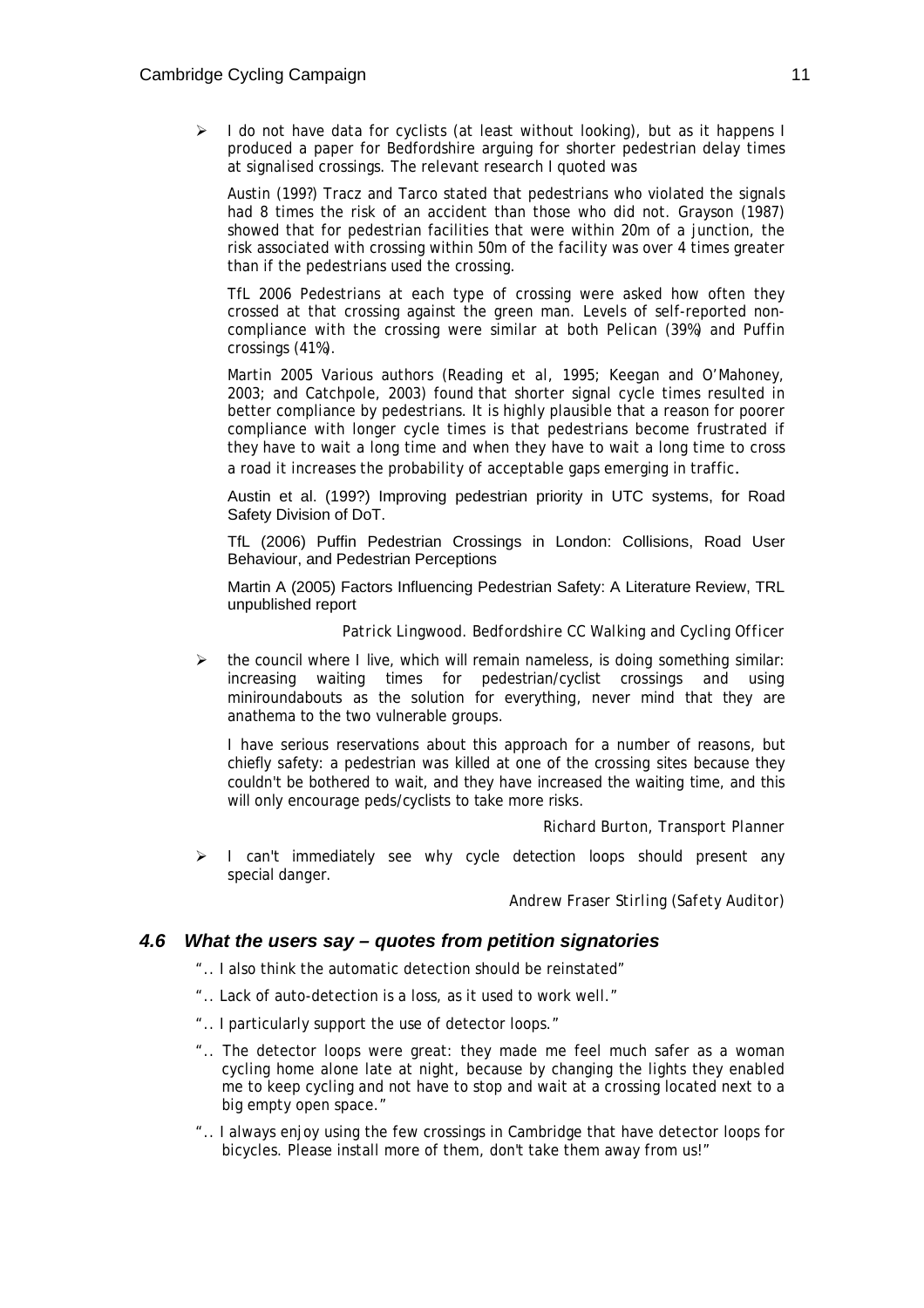- ".. automatic cycle detection loops. There is no logical justification for removing these. They improve the crossing and do not affect pedestrians adversely."
- ".. Loss of automatic detection of approaching cyclists. Automatic detection has been a very positive feature on many of Cambridge's crossings, reducing the gratuitous waiting period and improving convenience. As far as I am aware there are no positive reasons for its removal, other than perhaps bloodymindedness on the part of individuals involved in the decision making process."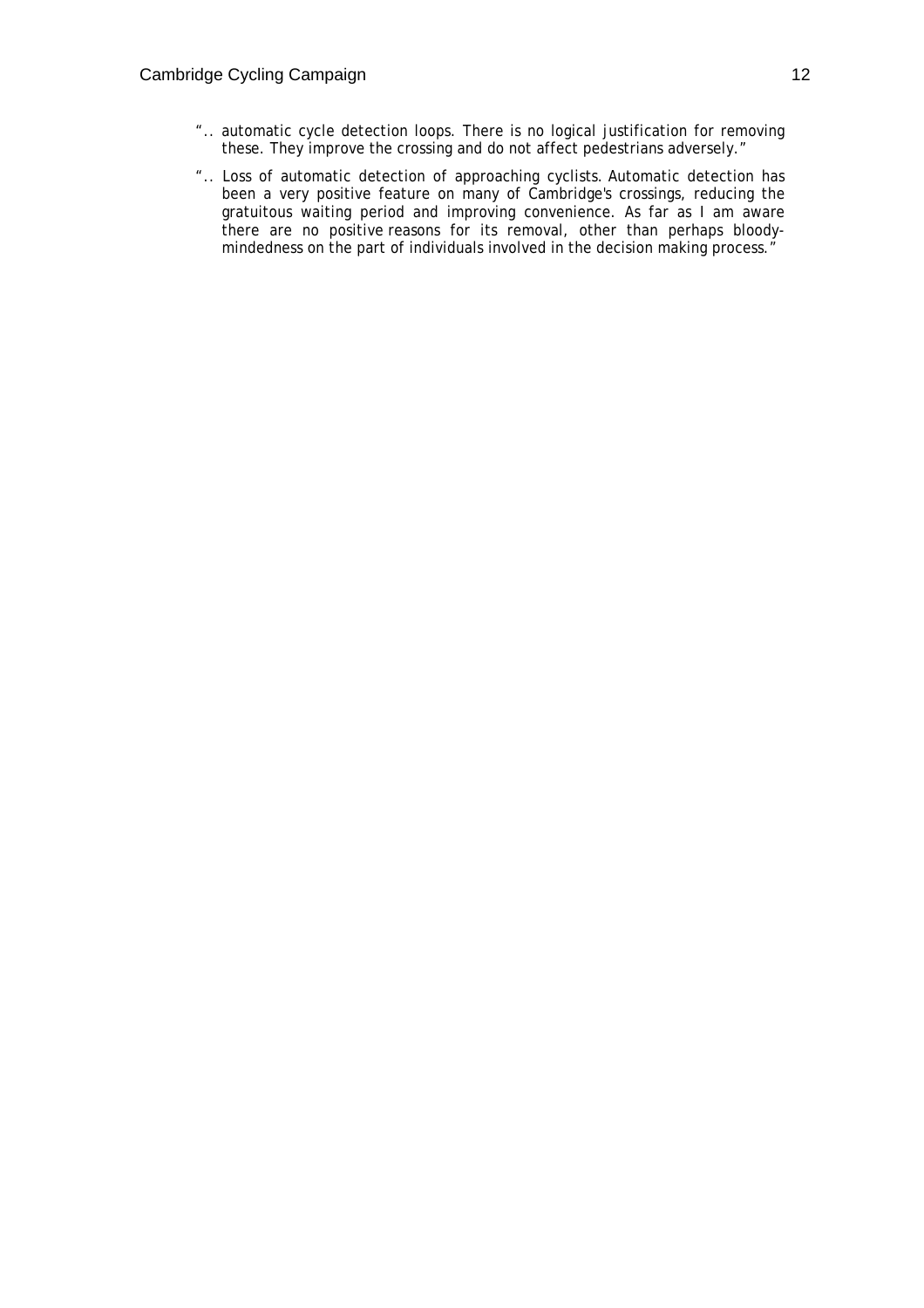## **5 Obstruction by posts generally**

#### *5.1 The County Council's view.*

".. The two central bollards (Gresham Rd side) and the pole bearing the cycle track sign (Parkers Piece side) will be removed.

#### *5.2 The Cambridge Cycling Campaign view*

The number of posts on the Gresham Road side is simply unacceptable. They are an obstruction for users with prams, pushchairs, wheelchairs and ordinary pedestrians.

They must surely be a hazard for partially-sighted people. They are far from an "accessible, barrier-free environment". There are some twelve posts/bollards, with two obstructing the pedestrian footways, one of which is even placed directly next to a fence.



*Entrance to Gresham Road – a forest of posts, poles and bollards forces pedestrians into the cycle track.* 

None of these bollards are needed. Careful placing of the signal posts would stop drivers entering: The proliferation of posts and bollards reduces the width available to users, space where people should be able to walk or cycle.

On the Parker's Piece side, again the sheer number and arrangement of unnecessary posts makes the crossing awkward for cyclists to negotiate, and a hazard for blind and partially sighted pedestrians. The position of the request button and indicator lights here encourage people to wait on the wrong side of the track, further complicating the manoeuvre, adding to the amount of conflict, and increasing the time needed to clear the crossing.

The new button on the Parker's Piece side at the point where the cycle track merges to the waiting point is not in the position that cyclists are expected to stop, nor is it in a position where cyclists can see the crossing lights (so would not use it). It makes the width of the track even more difficult for those with trailers.



*A similar forest of posts on the Parkers Piece side, with pedestrians completely blocking the cycle track*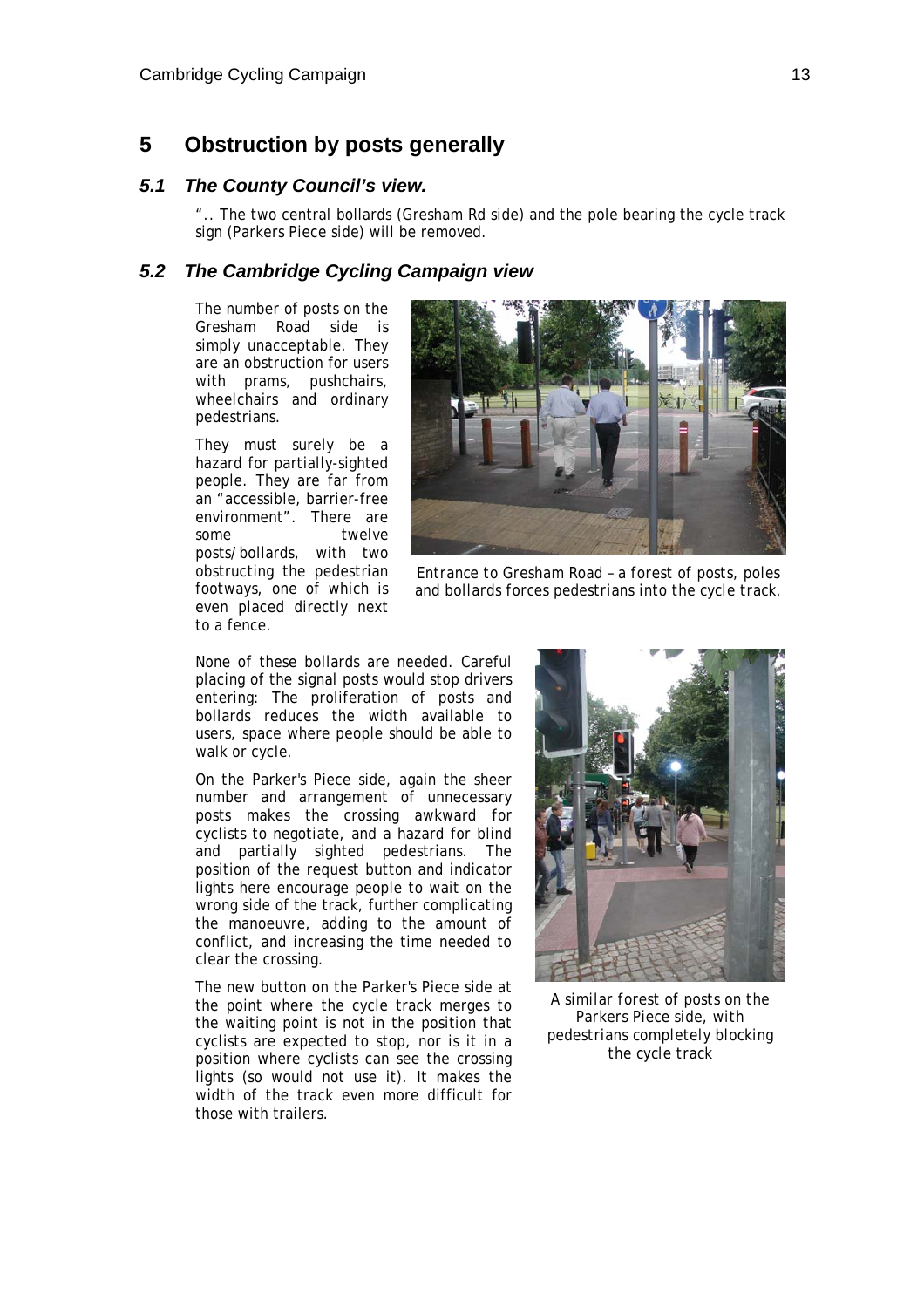#### *5.3 What the guidance says*

#### 5.3.1 Local Transport Note 02-04 <sup>14</sup>

9.6 Street furniture

9.6.1 The selection and design of adjacent or shared facilities should aim to **avoid street furniture obstructing the facility across its width, including any boundary verges**. The dimensions given in 6.2 should be taken as the available width clear of road signs, lamp posts, benches, bins, etc.

9.6.2 **Bollards** can be a particular problem for cyclists. They may be difficult to see, especially in poor light, and are more likely to go unnoticed if their presence is not expected. Bollards should not be placed along the length of a cycle track although they may be justified at entry points to prevent access by motor vehicles. They should always have reflective bands fitted, especially where there is little or no street lighting, unless they support reflective signs facing in both directions. More information on the design and placement of street furniture is available in *Inclusive Mobility*, DfT 2002.

#### 5.3.2 Sustrans National Cycle Network Guidelines and details.<sup>15</sup>

Fig 5.6 Note 8. **Care** should be taken in the **positioning of poles**, any guard railing and other street furniture, so as not to **create conflict** by consricting movements.

#### 5.3.3 Local Authority Guidance:

Refer to the crossing diagrams included in the Lancashire, London, Lincolnshire<sup>16</sup>, Essex (BRE EP76) and Sustrans guides. In all cases the crossings are shown to be free of any bollards and posts other than the minimum required to support the signal heads and request buttons – ie 4 total for the crossing, one in each corner, placed out of the manoevering paths of users.

#### *5.4 What the users say – quotes from petition signatories*

- ".. the town-side indicator/button in the centre of the cycle way serves no evident purpose, and its pole is purely an obstruction."
- ".. In addition, the positioning of the various posts makes it awkward to turn onto the correct cycle track on Parker's Piece having crossed Gonville Place"
- ".. it is almost impossible to do the left turn from the Gresham Road direction, around the chicane of posts"
- ".. Why are there thirteen bollards/obstructions on one side, one of which is next to a fence? This is far from the accessible, barrier free environment that walkers and cyclists should expect."
- ".. My wife uses a two-seater bike trailer for our young kids and finds the new posts a real obstacle."
- ".. The sheer number and arrangement of unnecessary posts makes the crossing awkward for cyclists to negotiate, and a hazard for blind and partially sighted pedestrians"
- ".. The arrangement of posts seems to make it difficult or impossible to get a wheelchair or puschair around the pavement between Gresham Rd and Gonville Place. Many are duplicates or are superfluous. Why put bollards hard against the kerb on Gresham Rd ? They serve no purpose other than to reduce the width available to users, this is space that people should be able to walk or cycle in."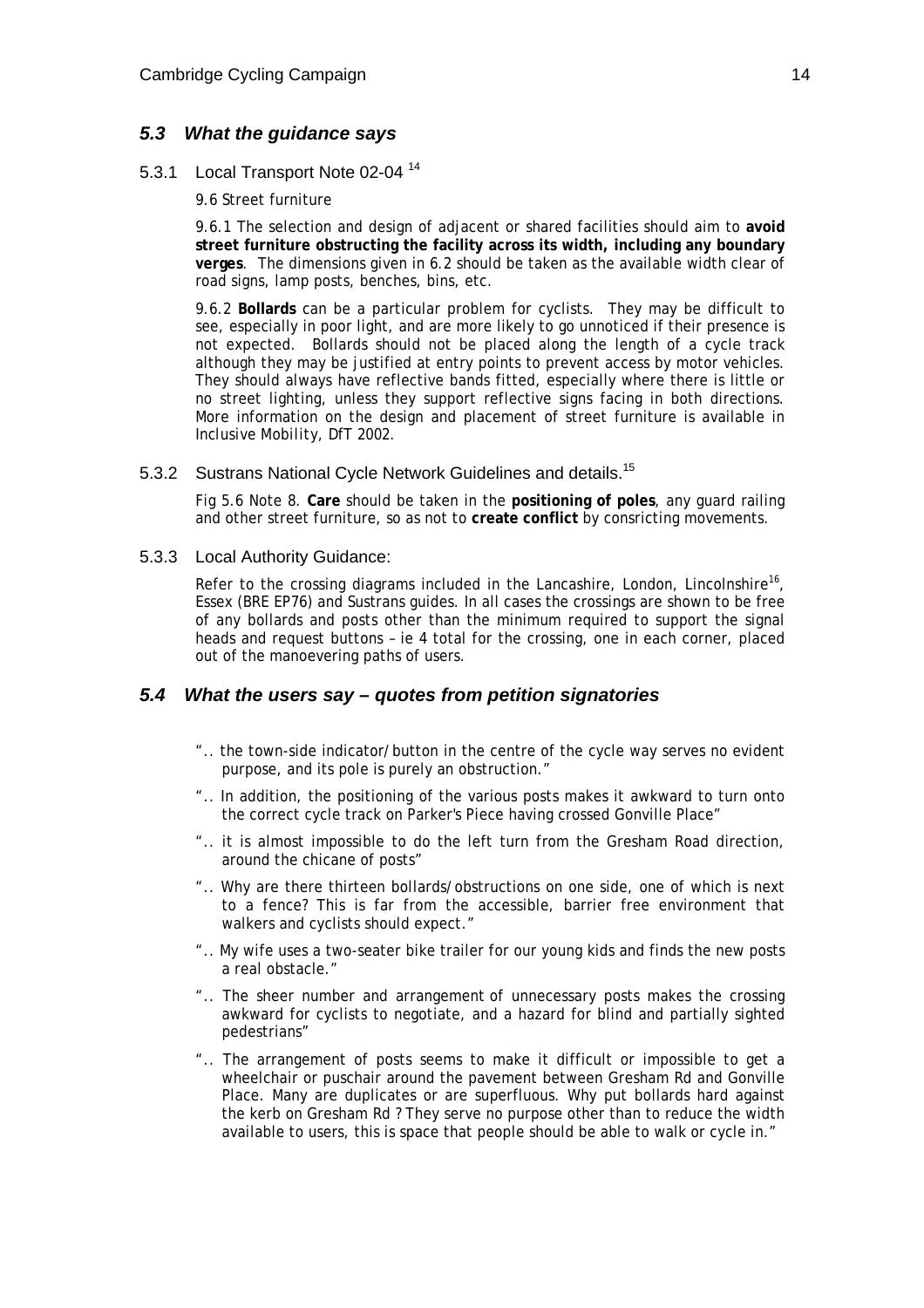## **6 Obstruction of the cycle track by the north side signal head post**

#### *6.1 The County Council's view.*

"The Primary signal head pole position is located in accordance with DfT guidance and good practice."

## *6.2 The Cambridge Cycling Campaign view*

The signal head post on the Parker's Piece side is particularly bad. The pole is an obstruction in exactly the place where cyclists would expect to turn.

The signal poles on the Gresham Rd side are also badly positioned, obstructing the footway.

### *6.3 What the guidance says*

See section 5.3 above. The advice is the same for signal head posts as for other posts and street furniture..

Refer to the crossing diagrams included in the Lancashire, London, Lincolnshire, Essex (BRE EP76) and Sustrans guides. In all cases the crossings are shown to be free of any bollards and posts other than the minimum required to support the signal heads and request buttons – ie 4 total for the crossing, one in each corner, placed out of the manoevering paths of users.

Section 12.4 of the DfT "Puffin Good Practice Guide"<sup>17</sup> illustrates how offset or cranked poles should be used to achieve carriageway clearance without placing the pole too far back from the kerb.

Examples of cranked pole use can be seen at a number of Toucan Crossings in Cambridge, eg Trumpinton Road and Chesterton Road.

Examples where poles have been positioned correctly so that they do not interfere with cyclists' turning movements can be seen at the Perne Road Toucan crossing, and other locations.



*The signal head pole sits right in the middle of the cycle track, creating a major obstacle. Solution – relocate and use an offset or cranked pole.* 



*Perne Road Toucan. Note how the pole is positioned so that it does not obstruct the cycle track.* 

Further examples of the use of cranked poles can be viewed in TRL Report 277<sup>18</sup> "Pedestrians' and Cyclists' attitudes to Toucan Crossings". Plates 1 and 2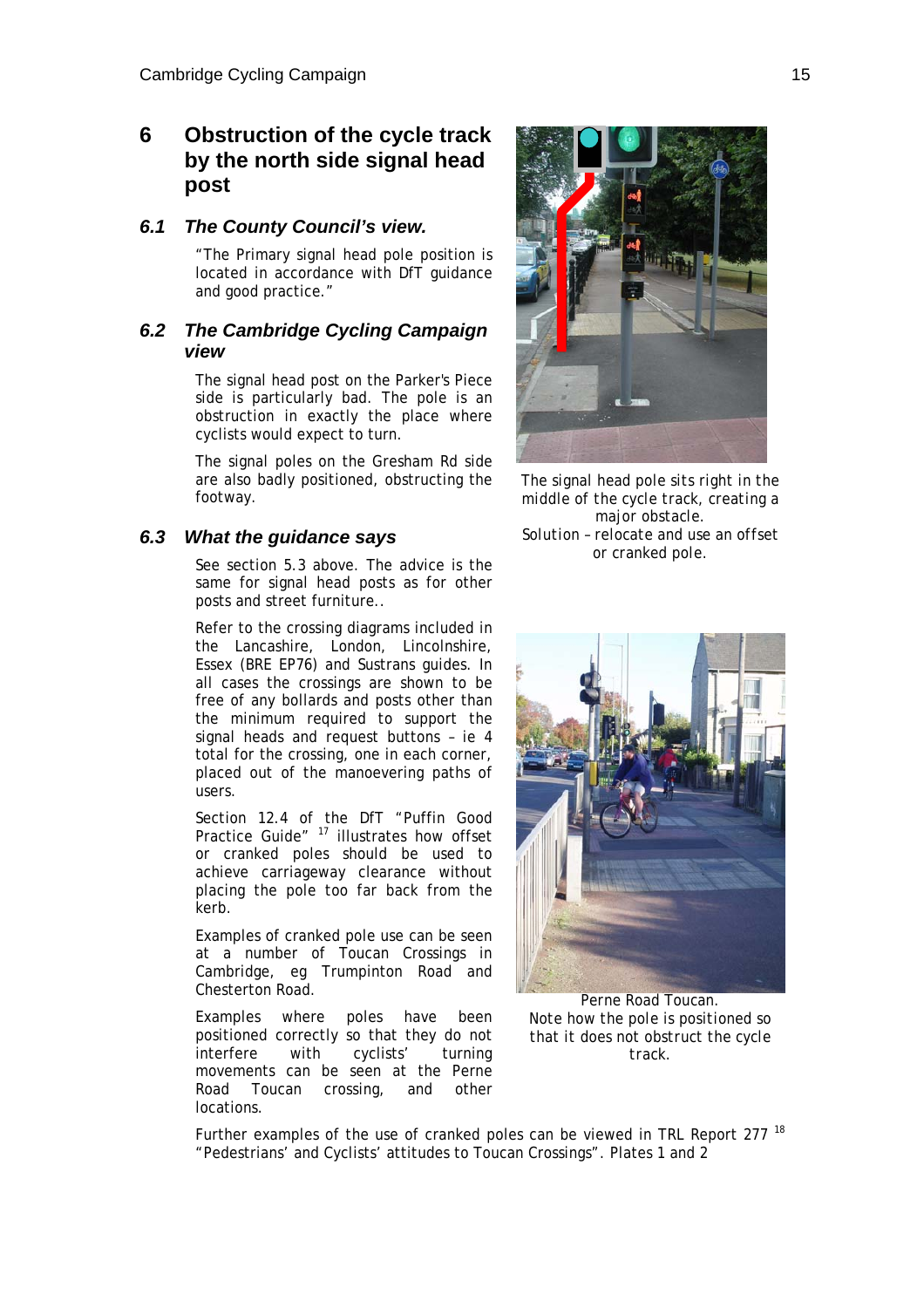Design Manual for Roads and Bridges Vol 6 Section 3 Part 5 TA 90/05. The minimum radius for a tight (10 kph) bend is 4m. This is not achievable with the current arrangement."

#### *6.4 What the users say – quotes from petition signatories*

- ".. There is also not enough space when crossing from the Gresham Road side to turn into the cycle lane (the corner is too sharp), and it is necessary to cross into the wrong lane, which is very dangerous and inconvenient for anyone in the correct lane (coming from Parkers Piece)."
- ".. on the route into town, it is frequently impossible for cyclists to perform a sharp left turn to stay on the correct side of the cycleway - to do so requires an empty crossing, allowing a wide arc to be taken. For cyclists with wider or longer vehicles, it is generally impossible"



*Cranked poles in use on the Chesterton Road Toucan crossing* 

- ".. In addition, the positioning of the various posts makes it awkward to turn onto the correct cycle track on Parker's Piece having crossed Gonville Place"
- ".. it is almost impossible to do the left turn from the Gresham Road direction, around the chicane of posts"
- ".. when coming from Gresham Rd, once across the Road Its impossible to turn left as the angle is far too sharp and there is a post in the way"
- ".. crossing from Gresham road to parkside, I am expected to make a shart left turn around a post in order to stay in the lane that one assumes is the bike lane. I have decided not to try it anymore after nearly ploughing into the post on numerous occasions and losing my balance. Again, you only have to stand and watch to see that many people have problems with that."
- ".. The signal head post on the north side is particularly bad, making that tight left hand bend even more difficult. The position of the request button and indicator lights here also encourage people to wait on the wrong (ie right hand) side of the track, further complicating the manoevre, adding to the amount of conflict, and increasing the time needed to clear the crossing."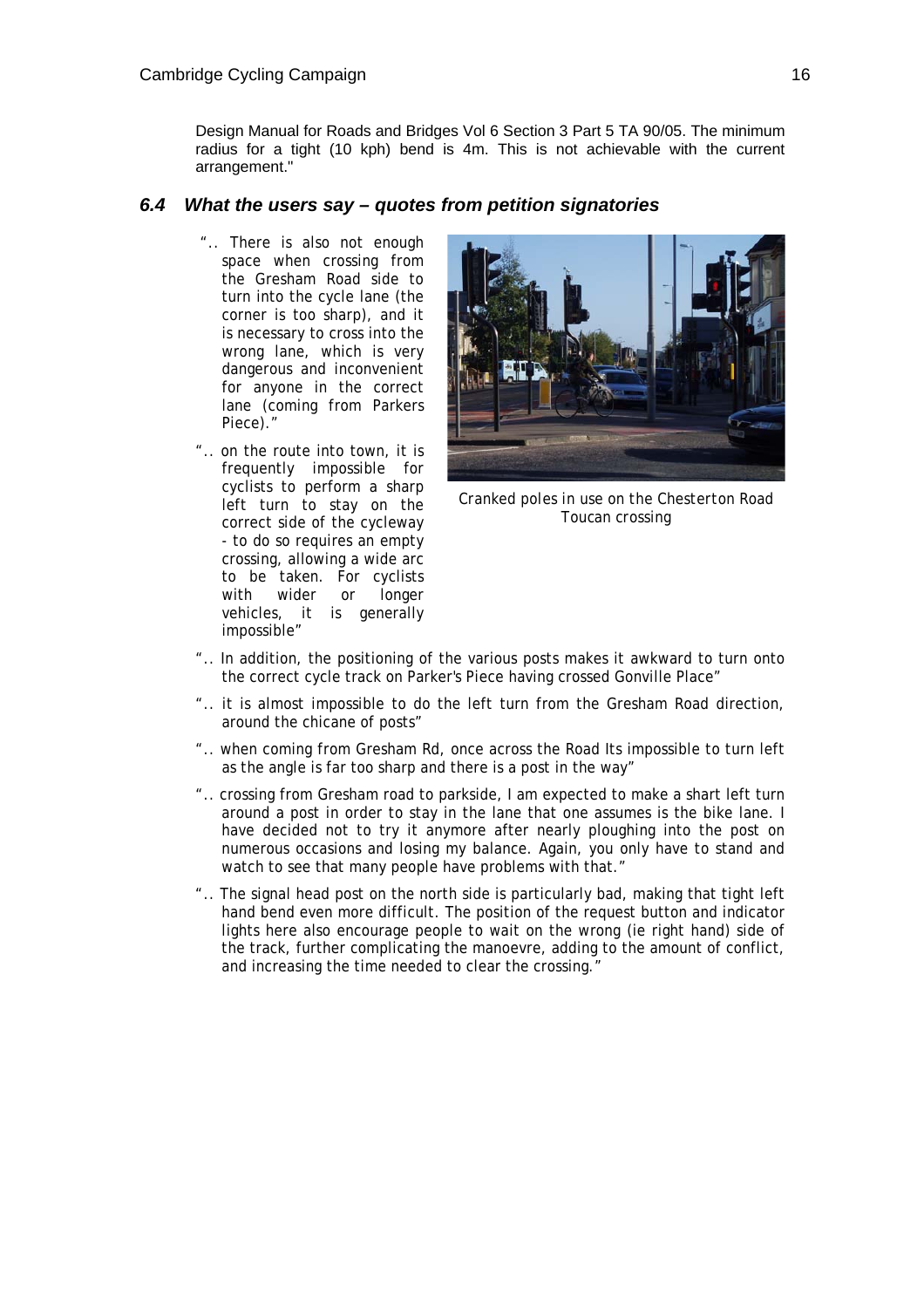## **7 Use, orientation and approach visibility of the nearside crossing indicators**

#### *7.1 The County Council's view.*

"The current Department for Transport guidance recommends the provision of nearside pedestrian display units. On each right hand push button post at this site an over height display unit has been provided (at approximately 2m in height) to ensure that all users can see at least one of the display units. The nearside units have been installed on the right hand side so that pedestrians & cyclists also look towards oncoming traffic. The operation of the new form of crossing with nearside signals enables the removal of the flashing amber / blackout signal at crossings with far sided pedestrian signal heads which has led to **ambiguity and intimidation** of those using the crossing. Vehicles are now held on a red until the crossing is clear."

"**Drivers and cyclists alike** should always take all necessary care on the approach to a crossing and be **prepared to stop if the lights change**."

### *7.2 The Cambridge Cycling Campaign view*

There is no visual crossing indicator on the opposite side of where people are waiting to cross. There is a general look of bewilderment by users of the crossing as a result, and people are thus slow to realise when they are able to cross. The only signal heads are small, are low on their posts and can be largely obscured by pedestrians and other cyclists. They face inwards rather than facing approaching cyclists…

Principle complaints:

- The crossing indicators are oriented so that they cannot be seen at all by approaching cyclists.
- $\triangleright$  The crossing indicators are often obscured by waiting pedestrians.
- The position of the crossing indicators encourages pedestrians to stand in front of cyclists, and in the path of oncoming riders.



*Approaching Gresham Road, cyclists cannot see crossing indicators* 



*Approaching from Parkers Piece, cyclists cannot see crossing indicators* 



*Drivers on the other hand have a clear view of the crossing indicators.* 

*See how this car has pulled right onto the crossing, despite being "held" on red, and despite the presence of a cyclist trying to get to the other side, because the driver can see that the crossing indicator has turned red.* 

*Flashing amber had its faults but was better than this !* 

The absence of farside crossing indicators takes the eye away from oncoming cyclists and pedestrians, increasing the likelihood of a mid crossing collision.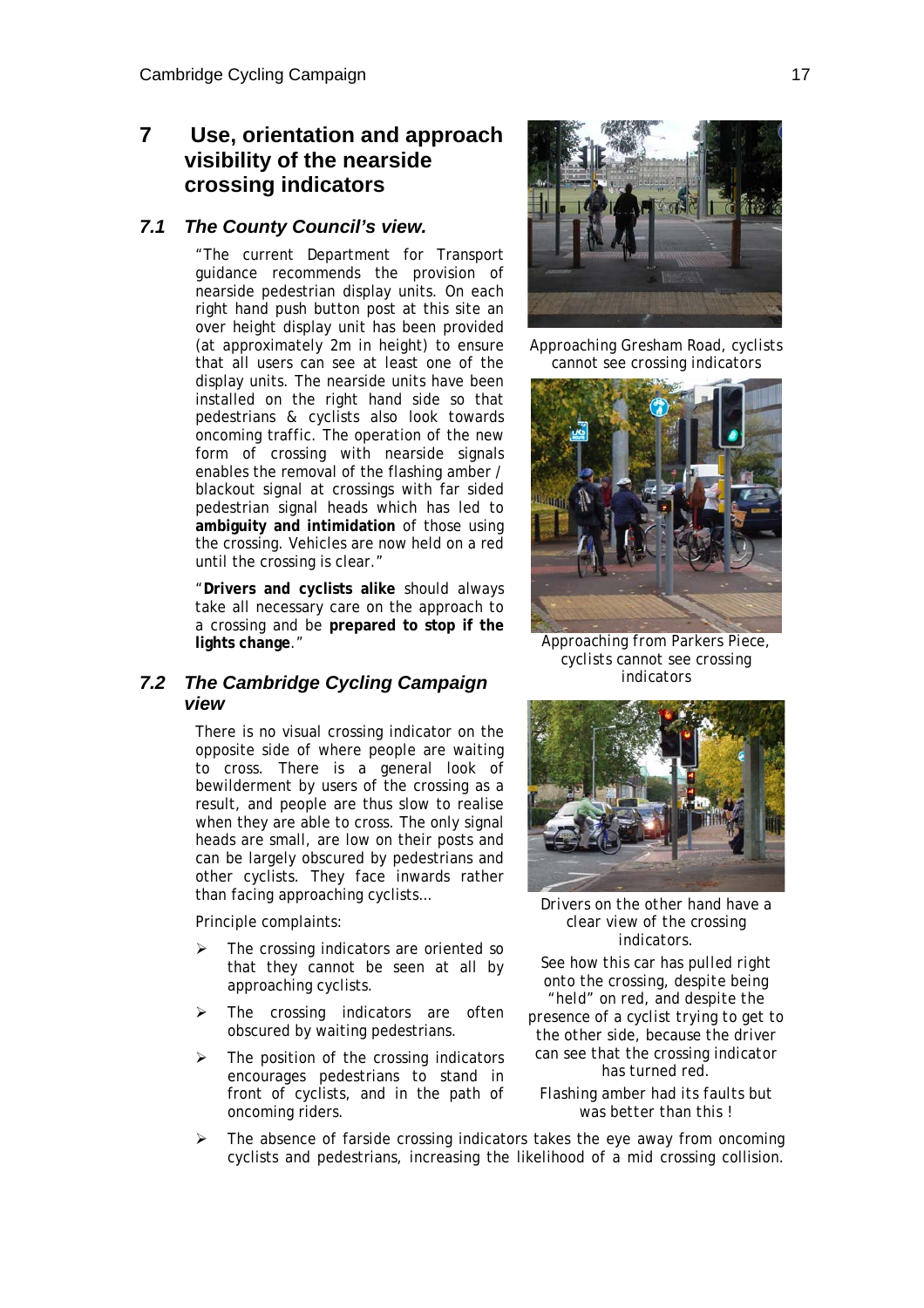This is much more likely than a collision with a motor vehicle, particularly in view of the increased crossing conflict generated by the new arrangement.

- The green phase is unreasonably short and does not extend to cover people joining the back of the queue.
- The audible signal is barely audible.
- The crossing indicators are turned towards waiting drivers, so that they can see that the extremely short green phase has finished. This has lead to an **increased** perception of **harassment**.

The crossing indicators are turned **AWAY** from approaching cyclists, but **TOWARDS** approaching drivers. Approaching cyclists **cannot see** whether or not the crossing is on green. The green phase is **unreasonably short** (only **7 seconds** – compared to 1 min 45 seconds for the nearby road junction - insufficient for many to reach the opposite side), and is not configured to extend to cover riders joining the back of a stationary queue, as it would do with motorised traffic. Riders therefore need to know immediately whether or not to join the crossing.

**Waiting drivers on the other hand have a clear view of the crossing indicators**, as they are turned to face the oncoming traffic stream. Drivers therefore receive

contradictory messages. They are held on red, but they can see the crossing indicators are also on red. They therefore start creeping forward, harassing people still on the crossing. This completely undermines the removal of the "flashing amber" phase – one of the principle reasons behind the development of the Puffin style crossing.

Many users have complained about the "short crossing time". They are not aware that drivers are being held on red, and because those drivers can see the crossing indicators, they are not waiting for the traffic lights to turn green.

Users were timed making the crossing on the morning of 9 November 2006. Crossing times varied from 6 seconds to 18 seconds In the majority of cases where both pedestrians and cyclists were crossing together it took between 10 and 15 seconds for the crossing to clear. In a number of cases vehicles started crossing before cyclists and pedestrians had reached the kerb.

### *7.3 What the guidance says*

#### 7.3.1 Department for Transport Puffin Crossing Good Practice Guide

With farside pedestrian signals, pedestrians have to look away from approaching traffic to see the pedestrian signal. When pedestrians look at a nearside Puffin pedestrian display they are also aware of approaching traffic. Seeing the approaching traffic and the pedestrian display at the same time should help to reduce accident risk.



*Putting request buttons and the display unit at the kerb encourages cyclists to wait across the footway, making it difficult for people to pass.* 

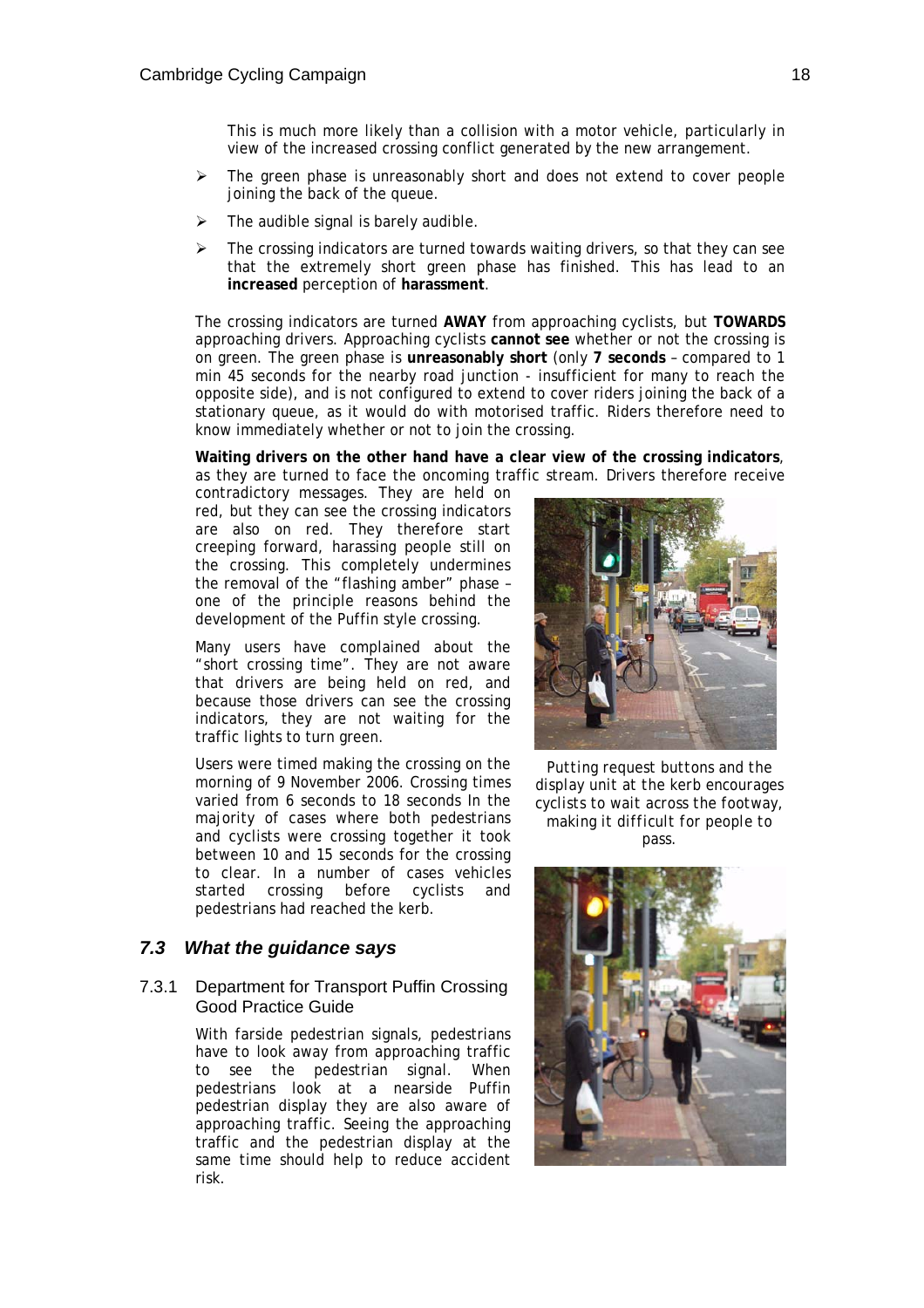*[Comment… but by drawing the view away from people crossing from the opposite side, the danger of a mid crossing collision is increased. This is particularly true at cycle and Toucan crossings as cyclists cover the ground faster.]* 

The flashing amber sequence used at Pelican crossings can encourage **aggressive driver behaviour**. With Puffin facilities this problem is minimised because a steady red signal, similar to traffic displays at junction traffic signals, is displayed to drivers when pedestrians are crossing.

*[Comment… where waiting drivers can see that the crossing indicators are on red, but people are still on the crossing, the chances of aggressive behaviour are increased, not decreased. It is vital that drivers cannot see the crossing indicators.]* 

#### *7.4 What the users say – quotes from petition signatories*

- ".. as a pedestrian, I am particularly distressed at the omission of "flashing red/green men" visible \*across\* the road - the road-side indicators are not very visible when the crossing is crowded."
- ".. As a cyclist, I am distressed at the same absence because it makes it impossible to plan one's actions as one approaches the crossing - the road side indicators are generally \*not\* visible from a distance."
- ".. The current sound indicator which lets both cyclists and pedestrians know when to cross is quieter than the old crossing's beeper. With the sound of traffic it's sometimes almost impossible to hear the beeps, which, combined with the unclear light signals invites people to ignore the lights completely and is a recipe for disaster ."
- ".. I couldn't believe that there weren't any proper traffic lights to look at to see if they were on green or red as I was approaching the crossing."
- ".. Approaching by cycle from either side on the cycle lane, it's very, very difficult to know if it's OK to cross or not as the signal light for pedestrians / cyclists is very small and hard to see. I've found myself cycling out not really knowing if it's OK to cross. There needs to be absolutely clear signalling…"
- ".. At busy times, this bottleneck can leave cyclists dangerously marooned in the middle of the road when the lights show green to road traffic."

*[Comment… the traffic lights of course remain red, but the writer doesn't know that because the crossing lights have also turned red – and drivers can see them too!]* 

- ".. The other one of us found himself perplexed by the lack of regular lights for cyclists when he rode up to it for the first time since the redesign."
- ".. I never know where I should look to see if it's safe to cross. Sometimes people are standing in front of the new lights. If you are cycling up, it is natural to look at the traffic lights. I find the new lighting system very confusing."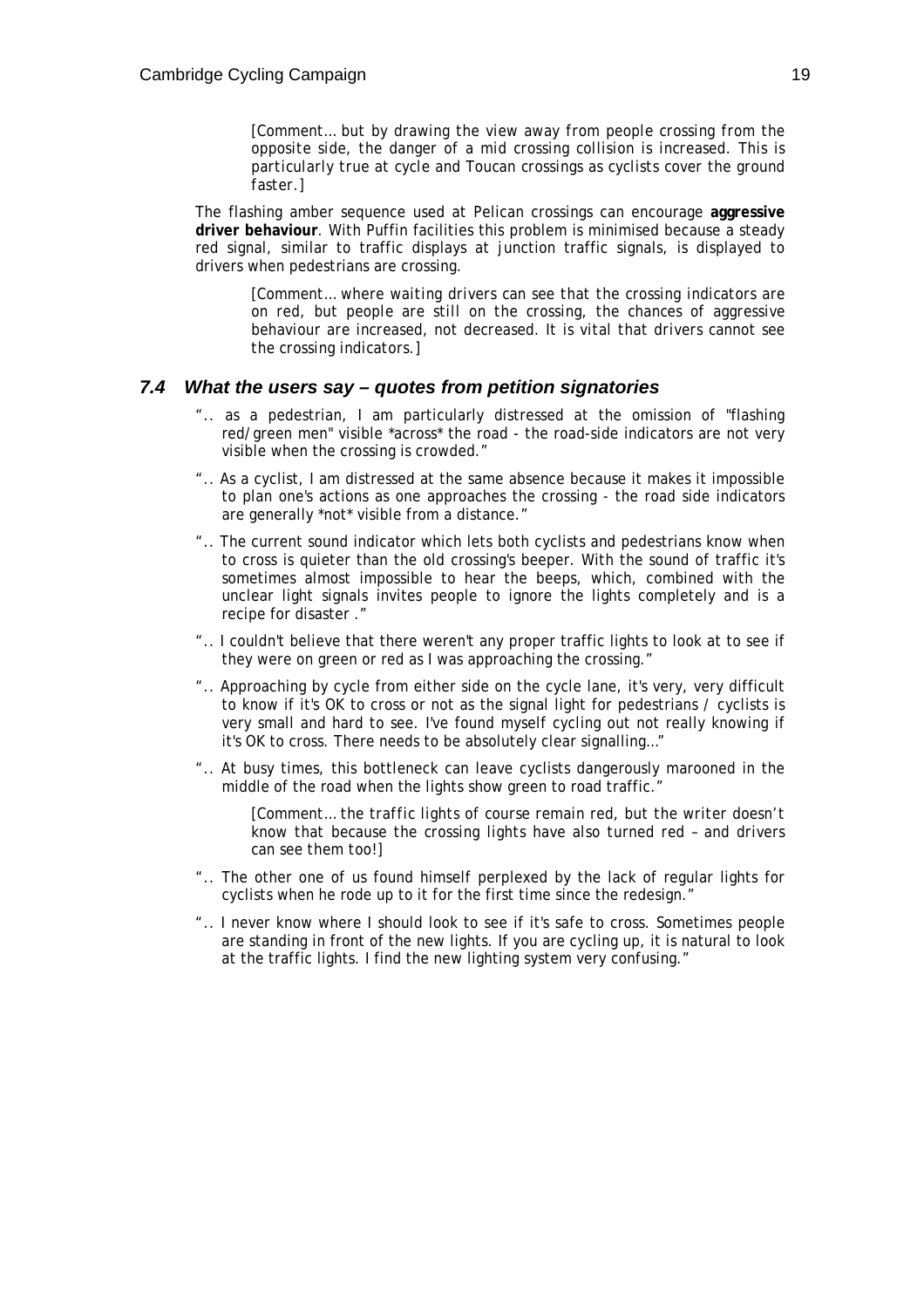## **8 Management of the works**

### *8.1 The Cambridge Cycling Campaign view*

The same report to Councillors states that the "disruption from construction" would be "minimal" and that the work was expected to last for "3 weeks".

All in all, the short link at the end of Gresham Road seems to have been disrupted almost continuously since the latter end of last year. Users have endured obstruction by Contractors' vehicles associated with the adjacent 'Greshams' development, holes being dug and left open for the same. Most recently the crossing itself has been dug up for around two months for the conversion to a toucan.

For much of the time the crossing has been closed completely, forcing cyclists to dismount, squeeze along the very narrow remaining footway (past pedestrians and cyclists coming the other way) and then join the busy inner ring road in order to continue their journey.

It is difficult to believe that a busy road junction would have been treated in this manner, or that motorists would tolerate such chronic disruption. We ask why the works were not coordinated to minimise the time that this busy link was disrupted, and why the work was not organised to maintain access throughout?

The work was badly managed, causing considerable disruption for months, without any explanation or instruction for users.

## **9 Other complaints raised by petitioners:**

#### *9.1 Obstruction of the crossing by queuing traffic*

In common with many crossings of heavily congested roads, this crossing suffers obstruction by queuing vehicles. This has been exacerbated by the fact that the overall crossing width is half that of the previous arrangement, and can now be completely blocked by a single vehicle.

Possible solutions:

- Restore the crossing to its original width.
- Highlight pedestrian and cycle paths across road by coloured surfacing.
- ¾ Yellow hatched box. And…
- $\triangleright$  Light violation cameras.
- ".. Yesterday I was negotiating the crossing with my 9 year old daughter, we were weaving in between cyclists and pedestrians, and I was sympathising with the tandem riders coming from the Parker's Piece side towards us whose path was blocked by a car after they had moved well over to the left side of the crossing to allow room for oncoming road crossers."
- ".. One other point concerning this crossing that frustrates me is the fact that traffic can sit in the road over the crossing after the lights have changed, especially at bust times, making it difficult for both pedestrians and 'cyclists to cross. Would it be possible to have this stretch of the road made into a yellow box? There might be regulations against this, of course, but trying to thread your way, on bike or on foot through bumper-to-bumper stationary traffic is

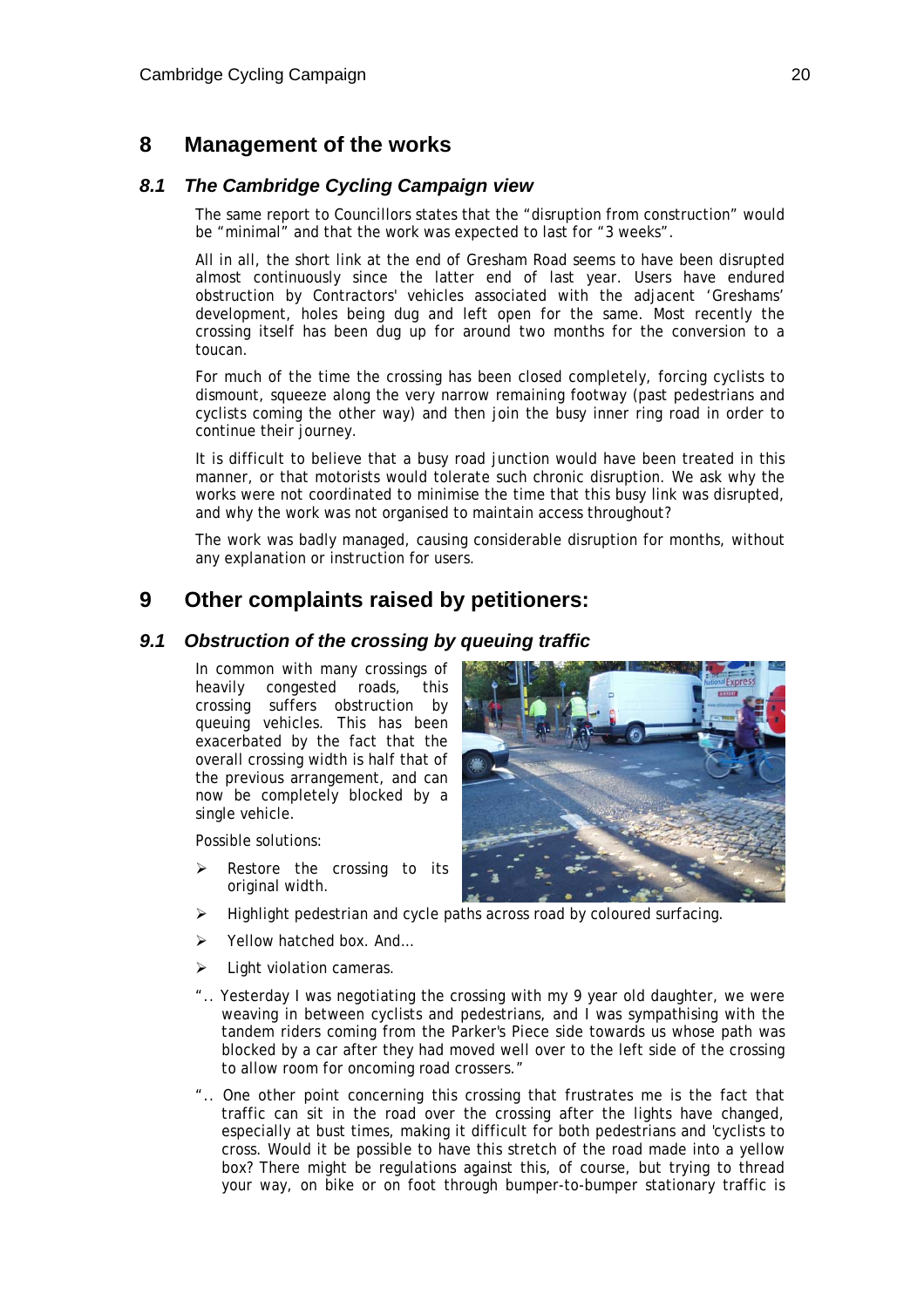unnerving at best and must be almost impossible for disabled and blind pedestrians."

#### *9.2 Difficulty joining and leaving the road*

The original crossing had protective islands on either side of the crossing. These allowed riders to wait in safety to perform a right turn at the crossing. These islands were removed in order to extend the queuing lanes for traffic backing up from the Hills Road junction.

Cyclists wishing to turn right are now very exposed. There is nowhere to wait safely in the center of the carriageway, and there is no means to come off the roadway on the south (Gresham Rd) side to wait on the pavement.

When the queuing lane was extended, the lane widths were also reduced to 3m. This is an extremely uncomfortable width for cyclists as it allows vehicles to force their way past but does not allow sufficient space to do so safely. As a result, a cyclist waiting at the kerb will be in the path of other cyclists carrying straight on, who are being squeezed by traffic trying to pass – three vehicles all within a reduced width lane.

This arrangement is deeply unsatisfactory and has made Gonville Place a very unpleasant environment for cyclists. It is now a barrier and deterrent to cycling, in much the same way as Mill Lane.



*The original crossing had central islands, protecting cyclists waiting to turn right. Traffic lanes were wide enough to prevent squeezing* 



*Now traffic lanes are too narrow and make a very intimidating environment for cycling. There is nowhere for cyclists to wait to turn right.*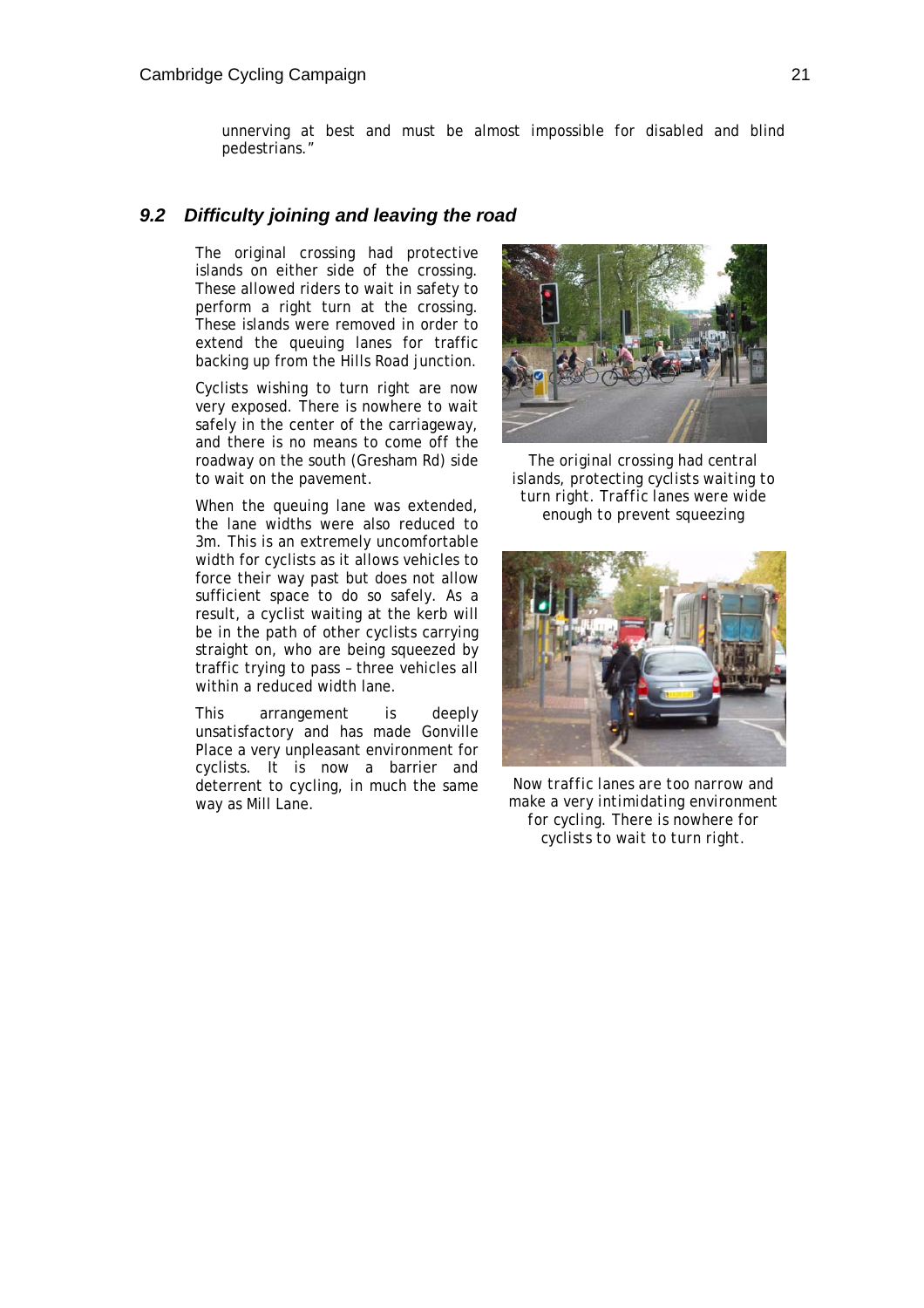## **10 From the Cambridge City Council Walking and Cycling Strategy and Action Plan...**

 Pedestrian and cyclist desire lines will inevitably overlap to a considerable extent and potential conflicts must be identified so that issues can be addressed and any measures taken to avoid or reduce any such conflict.

Convenience: routes should be direct and continuous so that walking and cycling are fast, credible, alternatives to the car for short journeys. Waiting



times at signalled crossings should, for example, be kept to a minimum and complicated manoeuvres and interruptions avoided.

## **11 From the Cambridge County Council Walking and Cycling Strategy 2001-2006...**

3.2 Although the benefits of walking and cycling for individuals, the community and the nation as a whole are significant, there are barriers to overcome to help reverse their decline nationally. The detractors may include:

 $\triangleright$  tensions between cyclists and pedestrians

#### **Initiatives that can encourage cycling and walking**

- $\triangleright$  provision of good quality, convenient and safe facilities
- $\triangleright$  ensuring that all changes to the highway are considered for their potential to improve the environment for pedestrians and cyclists

### **4.0 Vision and Policies**

4.1 Our vision for walking and cycling in Cambridgeshire is to maintain and encourage walking and cycling as attractive and practicable alternatives to the private car and as enjoyable, safe and healthy activities in their own right. The key objectives are:

 $\geq$  an increase in the number of journeys undertaken by bicycle

#### **Making it easier to cycle**

4.4 The National Cycling Strategy published in 1996 highlighted the potential of cycling as a flexible, relatively cheap and environmentally friendly way to travel with important health benefits for people of all ages. Our Cycling Strategy will help provide better provision for cyclists:

in the design of road junctions and in the way the highway is allocated.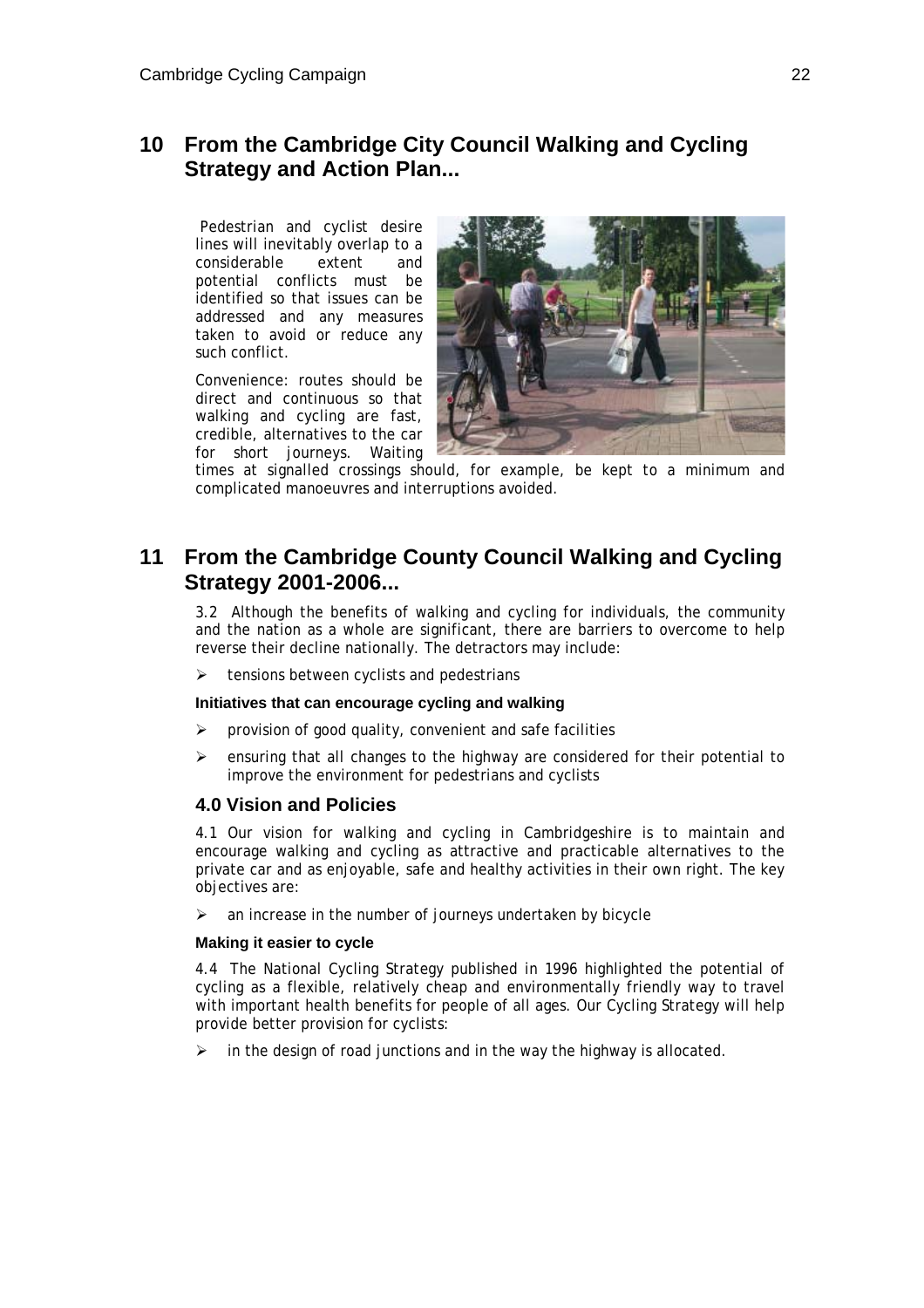## **12 References**

 $\overline{a}$ 

- 1 Letter from T Bedding / R de Ville to M Lucas-Smith 18 September 2006
- 2 Letters from Cambridge Cycling Campaign to A Wallace 25 August 2006 and to R de Ville 26 September 2006, plus various communications from campaign members.
- 3 Local Transport Note 01/04. Policy, Planning and Design for Walking and Cycling Department for Transport.
- 4 Traffic Advisory Leaflet 10/93. "Toucan" – An unsegregated crossing for pedestrians and cyclists. Department for Transport.
- 5 London Cycling Design Standards. Transport for London.
- $6$  Lancashire the cyclists' county. A code for planning, designing and maintaining roads and tracks for cyclists. Lancashire County Council 2005.
- 7 http://www.camcycle.org.uk/campaigning/issues/gonvillecrossing/quotes/
- 8 Cycle Friendly Infrastructure DfT 1996
- 9 Traffic Advisory Leaflet 4/98 "Toucan Crossing Development" DETR
- <sup>10</sup> Building Research Establishment Report EP 76. Designing for Cyclists. Essex County Council 2006.
- 11 Stage 3 Safety Audit ref G526 / Safety Audits / 1000
- 12 http://knowledgelists.ice.org.uk/SCRIPTS/WA-ICEUK.EXE?A2=ind0610&L=streetsl&T=0&X=31063A32E31A0B7C85&Y=a.massie%40hannahreed.co.uk&P=2851
- 13 http://groups.yahoo.com/group/cycle-planning/message/5916
- 14 Local Transport Note 02/04. Adjacent and Shared Use Facilities for Pedestrians and Cyclists. Department for Transport.
- 15 National Cycle Network. Guidelines and Practical Details Issue 2. Sustrans / Arup
- <sup>16</sup> Providing for Cyclists Lincolnshire County Council. May 2003.
- <sup>17</sup> Puffin Good Practice Guide. Department for Transport 2006. http://www.dft.gov.uk/stellent/groups/dft\_roads/documents/page/dft\_roads\_61226 4.pdf
- <sup>18</sup> Transport Research Laboratory. Report no 277. Pedestrians' and Cyclists' attitudes to Toucan Crossings. 1996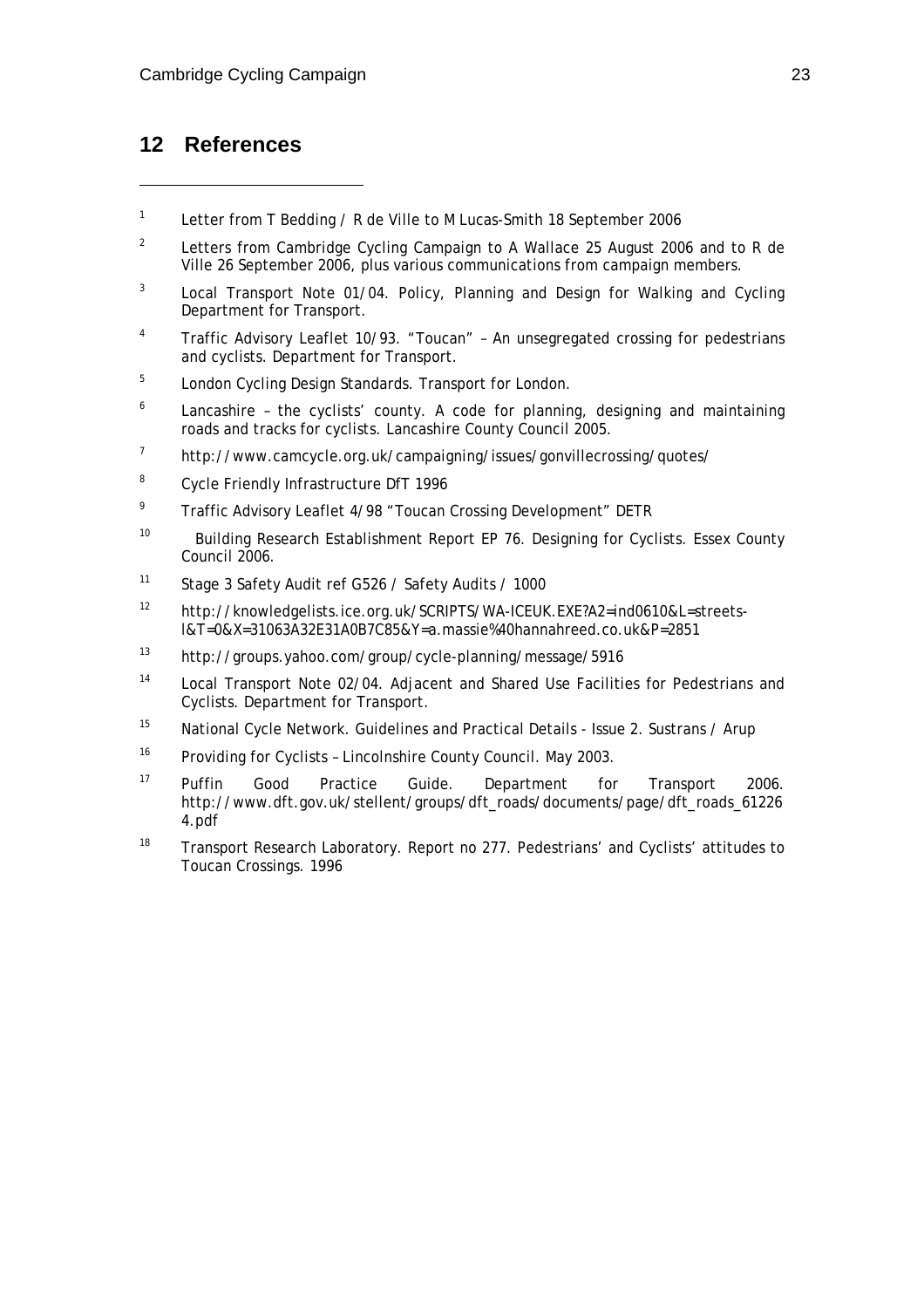



#### **Notes**

- 1) Ensure that consideration is given to all moves that cycle traffic will make onto and off the cycle track.
- 2) Toucans are unsegregated but often the approaches are segregated. As the indicator units are usually positioned on the right hand side, and the stem of the ìLî would be on this side, optimum layout relative to all users can be difficult to achieve.
- 3) The blister paving layouts should be based on DfT Guidance Note on the use of Tactile Paving Surfaces
- 4) Consideration should be given to the default green being for the cycle and pedestrian crossing.
- 5) Across a wider road a staggered central island may be provided and, where cyclists are catered for should be 4m wide.
- 6) A Toucan crossing within a signalised junction should be provided with farside indicators (Dia 4003.5).